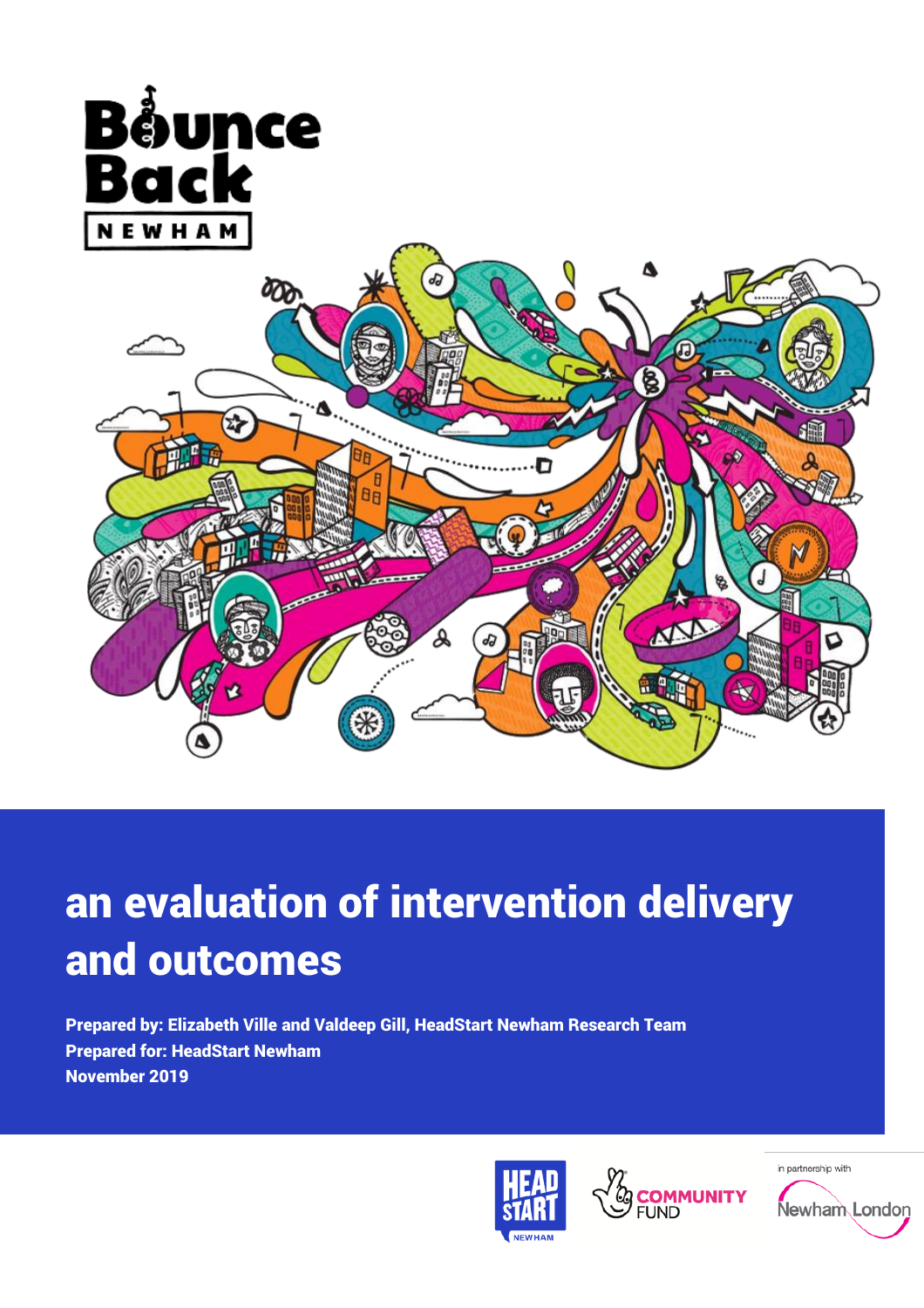# Thank you.

This study would not have been possible without the support and input of many people. We are thankful to all young people and school staff that took part.

This study was led by the research team at HeadStart Newham, including Elizabeth Ville, Michelle Mooney, and Valdeep Gill. The team were supported by Marianne Promberger and Luís Costa da Silva at Children's Outcome Research Consortium (CORC) in the data analysis plan and quality assurance for the statistical outputs and interpretation.

The data used in this study was collected as part of HeadStart learning programme and supported by funding from The National Lottery Community Fund. The content is solely the responsibility of the authors and it does not necessarily reflect the views of The National Lottery Community Fund.

## **HeadStart**

This report focuses on HeadStart Newham. HeadStart is a National Lottery funded programme developed by the National Lottery Community Fund. It aims to explore and test new ways to improve the mental health and wellbeing of young people prevent serious mental health issues from developing.

The programme supports a broad range of initiatives for building resilience and emotional wellbeing in 10 to 16 year olds in order to:

- improve the mental health and wellbeing of young people
- reduce the onset of mental health conditions
- improve young people's engagement in school and their employability
- reduce the risk of young people taking part in criminal or risky behaviour.

The programme is being delivered in six local authority areas between 2016 and 2021: Blackpool, Cornwall, Hull, Kent, Newham and Wolverhampton. HeadStart Newham is delivered in partnership with the London Borough of Newham.

## The National Lottery Community Fund

The National Lottery Community Fund is the largest funder of community activity in the UK. Every year it distributes over half a billion pounds for good causes, all thanks to the players of The National Lottery.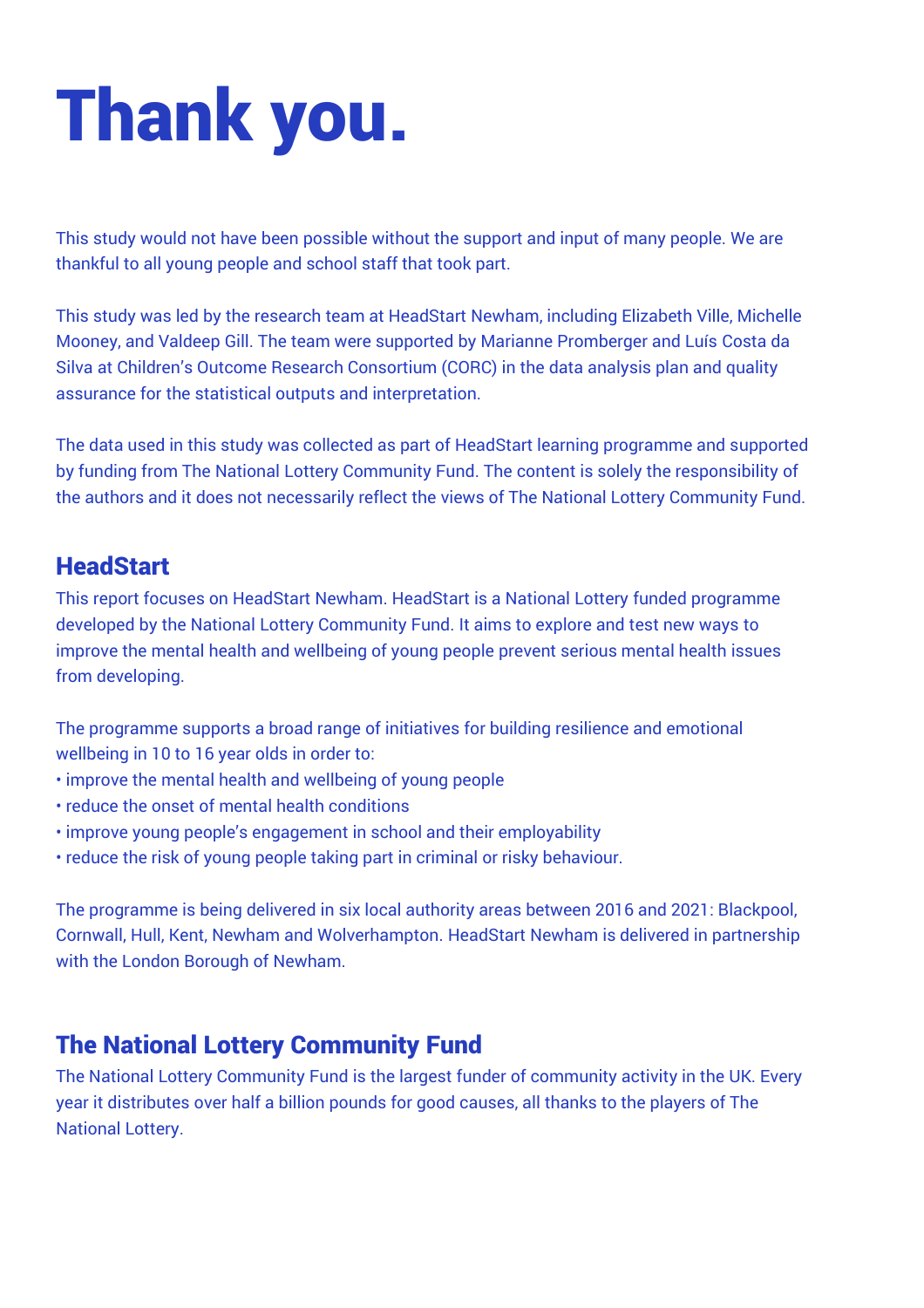# Summary

HeadStart Newham is an early help service for 10-16 year olds with, or at risk of developing emerging mental health difficulties. BounceBack Newham is a targeted intervention run in primary schools. Pupils are supported by a Youth Practitioner to explore different life areas linked to building resilience and wellbeing, using a workbook. The aim of this study was to assess implementation and outcomes of BounceBack.

#### Method

A mixed methods research design was used. This included descriptive analysis of demographic data, statistical tests comparing pre and post intervention outcome measures, and thematic analysis of focus groups and interviews with pupils, and school staff involved in BounceBack. Fieldwork took place in July 2018.

#### Summary of findings

**1. Who takes part in BounceBack?** BounceBack pupils had higher emotional and behavioural difficulties scores at baseline compared with the pupil population average in Newham. This suggests that BounceBack recommendations were made appropriately by school staff and in-line with HeadStart recommendation criteria.

#### **2. Implementing BounceBack**

On average, BounceBack sessions were delivered over 8 weeks. The majority (84%) of pupils who started completed the intervention. Whilst overall pupil experience was positive, it could be affected by inconsistencies in delivery including building relationships with pupils, working collaboratively with schools, and use of the BounceBack journal.

#### **3. Pupil outcomes.**

Quantitative analyses showed a small, but statistically significant improvement across all outcome measures: emotional and behavioural difficulties, self-esteem, and problem solving. Improvements in emotional and behavioural difficulties did not differ by gender or SEN provision.

School staff and young people recognised that BounceBack was likely to benefit pupils who participated fully and contributed during sessions. Benefits described included a sense of belonging, improved emotional vocabulary, and increased self-awareness, empathy, confidence and self-esteem. However, it is hard to attribute these benefits directly to BounceBack, due to additional pupil factors, such as level of family, peer and/or other professional support. Ending BounceBack could feel sad for young people and it was felt important to plan next steps for the pupils.

#### Making use of the findings

The findings identify areas of delivery that HeadStart Newham may wish to review:

- Collaborative working between Youth Practitioners and school staff, and scheduling workload to include planning and briefing with learning mentors.
- Communication processes for feeding back pupil progress with relevant school staff.
- Consistent use of session resources and manual instructions.
- Managing endings and processes for making onward recommendations, or referrals to external organisations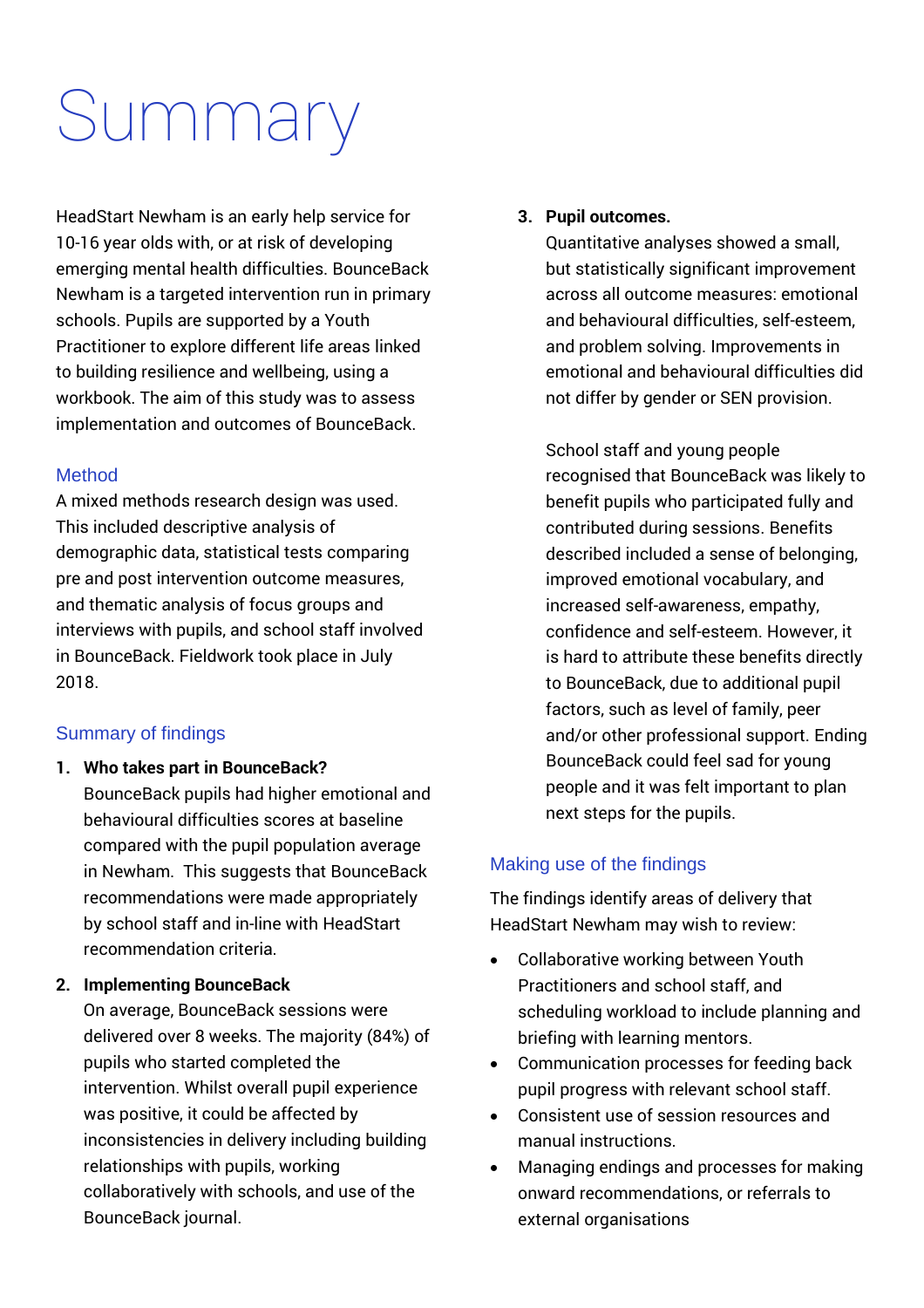# BounceBack Newham

HeadStart Newham is a preventative early help service that promotes the resilience and wellbeing of 10-16 year olds with emerging mental health difficulties. BounceBack is a targeted intervention delivered as part of the HeadStart Newham programme. Pupils are supported by a HeadStart Youth Practitioner to explore different life areas linked to building resilience and wellbeing, using a workbook. It is a novel intervention developed by HeadStart Newham with the support of the Young Foundation. It was based on the Academic Resilience approach<sup>1</sup> and co-produced with young people in Newham.

#### **Recruitment**

Young people can be recommended by a professional, such as a teacher, or they can selfrecommend. Young people must attend a primary school working with HeadStart, be in Year 5 or 6, have at least one indicator of emerging mental health difficulty (mild or moderate emotional, behavioural, attention, or relationship difficulty) as assessed by the person recommending them. Pupils under the care of Child and Adolescent Mental Health Services are excluded. A Youth Practitioner has a one-to-one discussion with the pupil to check they meet the criteria, explain the intervention and confirm they want to take part.

#### The intervention

l

Over 7 to 10 weekly sessions, a trained Youth Practitioner supports the group to learn about 10 different life areas or 'moves' and the skills required to maintain wellbeing and emotional resilience. Using an action learning approach,

participants are encouraged to plan and try behaviour change moves, to reflect on their learning and progress. Participants are provided with a BounceBack journal to guide their learning.



BounceBack is delivered during school for up to an hour. In some schools the Youth Practitioner is supported by a school staff member in sessions, usually a learning mentor.

BounceBack aims to improve understanding of resilience and wellbeing, provide practical skills to make positive behaviour changes, and to build confidence and friendships. It is anticipated that these outcomes support a positive transition to secondary school.

<sup>1</sup> http://www.boingboing.org.uk/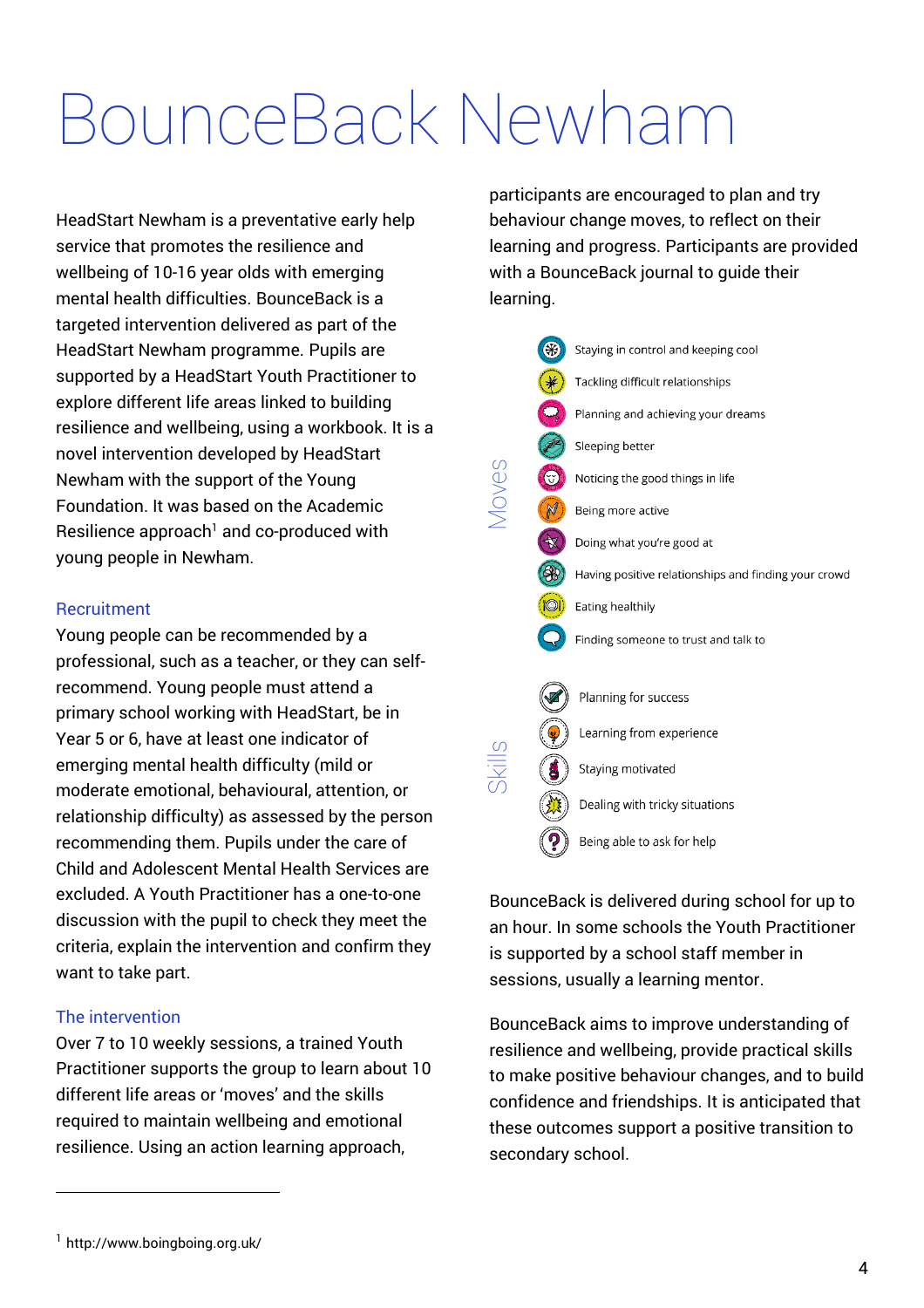# The study

A mixed-methods study was designed. The quantitative strand included analysis of participant demographics, attendance and pre and post intervention survey data. The qualitative strand included focus groups with pupils that had completed BounceBack and depth interviews with school staff. There were three research questions:

#### *Who takes part in BounceBack Newham?*

Participant demographic data was used to profile the characteristics of BounceBack participants, and assess how this profile compared with the wider key stage 2 pupil population of schools participating in HeadStart.

#### *How is BounceBack implemented?*

The qualitative strand explored how pupils and schools experienced the intervention from start to end, including the facilitators and barriers to implementation. Additionally, participant attendance data was also analysed to determine attendance and dropout rates and profile the characteristics of those that exited the intervention early.

#### *Does participation benefit young people?*

Pre and post intervention survey data were analysed to examine any change across four outcome measures: emotional difficulty, behavioural difficulty, self-esteem, and problem solving. Additionally, the qualitative strand explored the perceived outcomes for young people as a result of BounceBack and the mechanisms for any changes.

#### Sample

During the academic year 2017/18, 490 pupils participated in BounceBack, across 38 primary schools. One school dropped out of the

intervention after the initial session, and were therefore excluded from the analysis, leaving a final sample of 482 pupils across 37 schools.

The quantitative sample included:

- 1. Pre and post survey data: 354 participants completed the pre survey and 265 completed the post survey, 214 (44% of BounceBack participants) completed both.
- 2. The Wellbeing Measurement Framework is an annual survey across year 5 and 6 pupils at participating HeadStart primary schools. The 2017/18 data, comprised a large sample (N=2490) and was used as benchmark data for the pre and post survey measures.
- 3. Attendance data is collected for each young person across the service, and was available for 36 BounceBack groups.
- 4. Demographic data for young people was obtained via the October 2017 school census, a statutory return (N=5984).

The qualitative strand included four schools. The schools were chosen by the service; in two of the schools the intervention had been implemented as planned, and two schools had experienced challenges to implementation.

- 4 focus groups, with 14 pupils that had taken part in BounceBack. Pupils were recruited to this study via their school.
- 5 members of school staff were interviewed. Staff were recruited by the school and had had involvement with BounceBack in some capacity.

The researcher explained the study, voluntary participation and how the information would be used directly before each focus group/interview. Researchers used qualitative topic guides to ensure consistency of coverage across data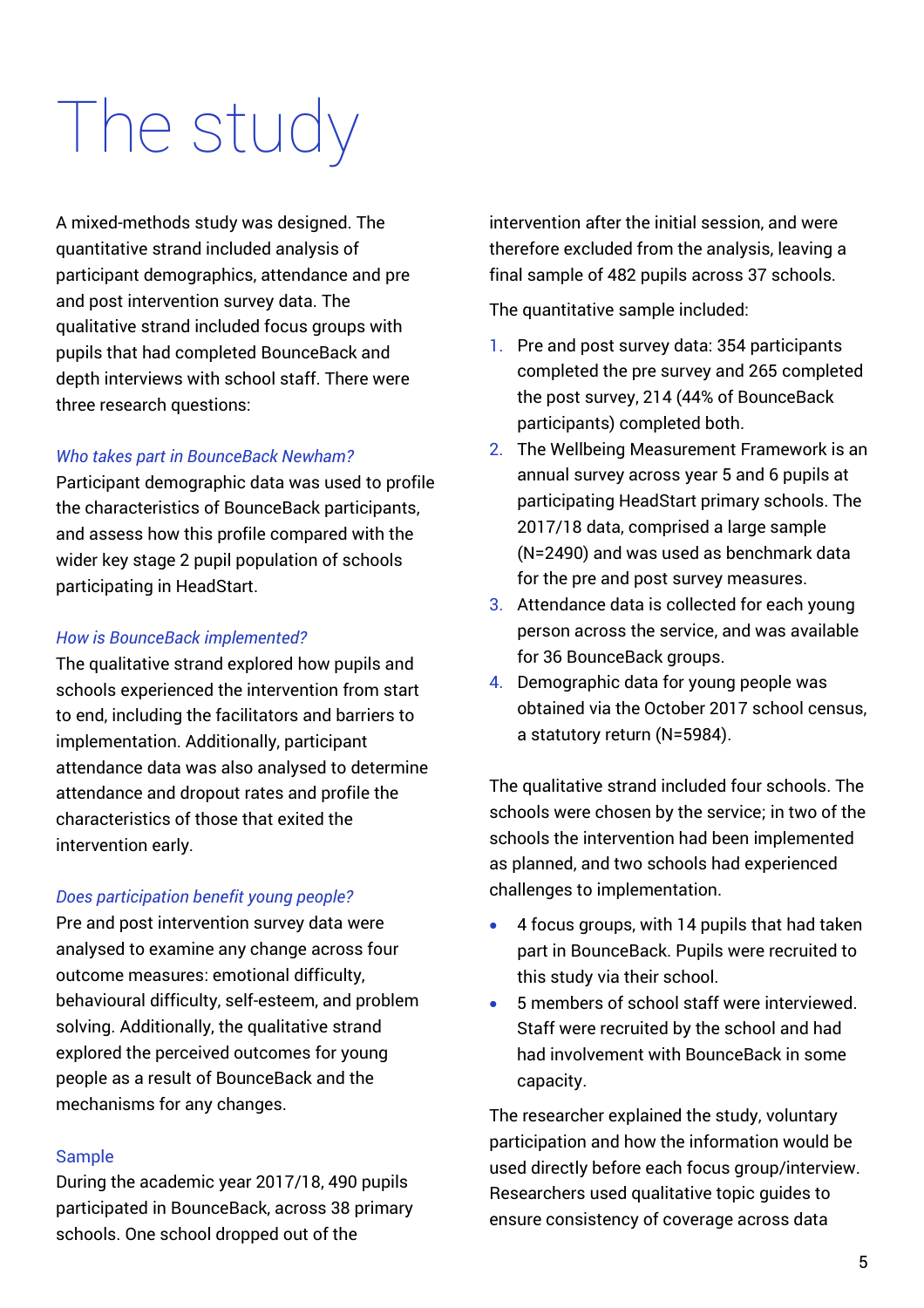collection activities. Qualitative research fieldwork took place in July 2018.

#### *Analysis*

The quantitative dataset was compiled by linking three different sources; data linkage was done using the Unique Pupil Number (UPN). The dataset was cleaned in Excel and analysed using R Studio. Analysts at Children's Outcome Research Consortium (CORC) supported analysis planning and quality assured the outputs and interpretation.

Qualitative research encounters were audio recorded, with participant consent. Framework, a thematic analysis approach was used. An analytical matrix framework was developed in Excel, with key themes listed in column headings and each row represented a focus

group/interview. Data from each group/interview was summarised under the appropriate column. The data were systematically and comprehensively analysed. Data were compared and contrasted between cases (looking at what different groups said on the same issue) and within case (looking at how a group's opinion on a topic relate to their views on another). The analysis was documented and conclusions can be linked to the original data source.

#### Limitations

This study is not an impact assessment. The findings provide an indication of change, but cannot be attributed to participation in BounceBack as there is no control group to compare against.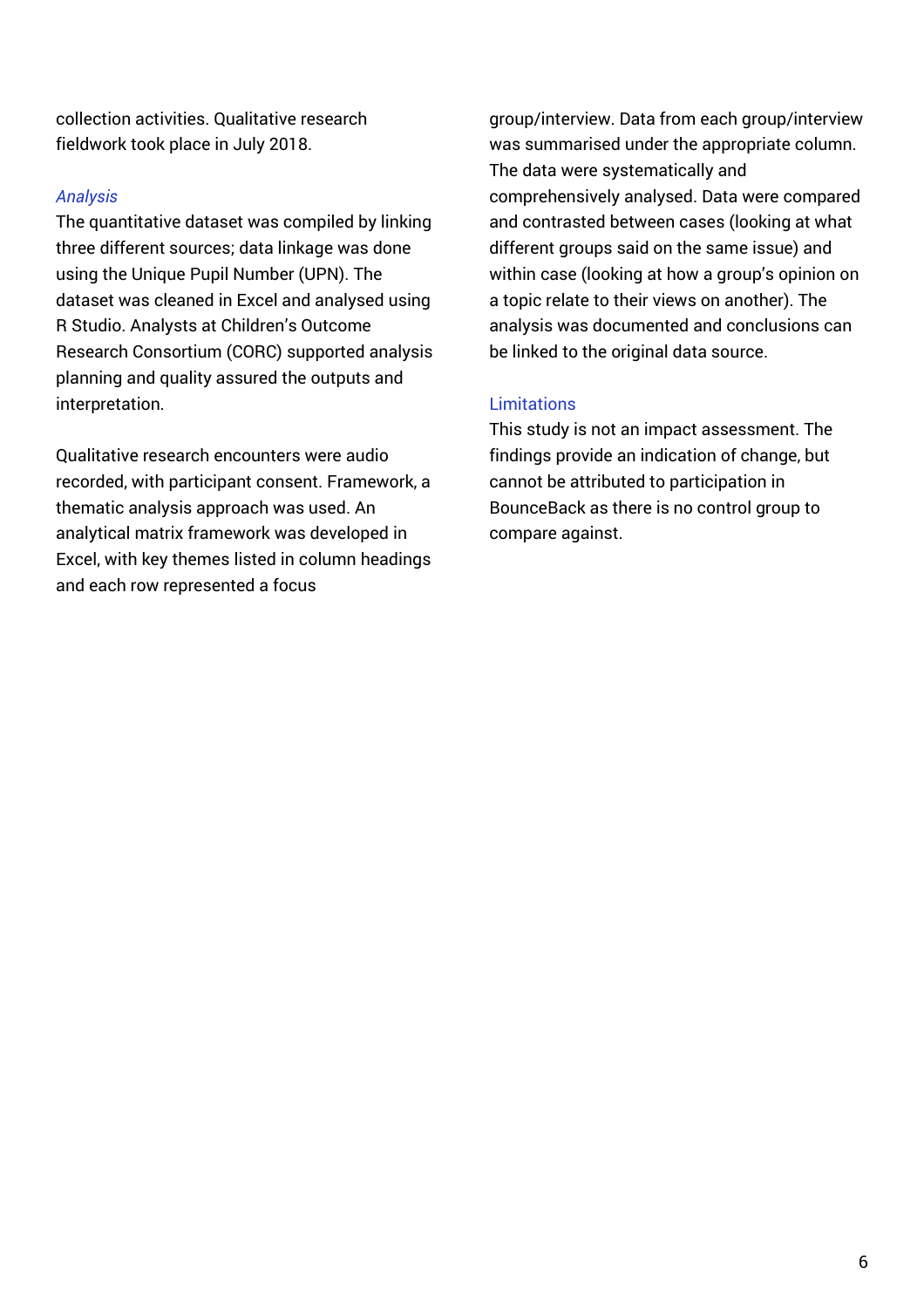# Findings

## Section 1: Who takes part in BounceBack Newham?

This section profiles the young people that were recommended to BounceBack and examines the recommendation process, including pupil choice and reasons for referral.

### Section 2: How is BounceBack implemented?

This section describes attendance and profiles young people that exited the intervention early. The facilitators and challenges to implementation are examined via qualitative accounts from young people and school staff.

## Section 3: Does participation benefit young people?

This section discusses outcomes for young people at the end of the intervention, drawing on survey data and qualitative accounts from young people and school staff.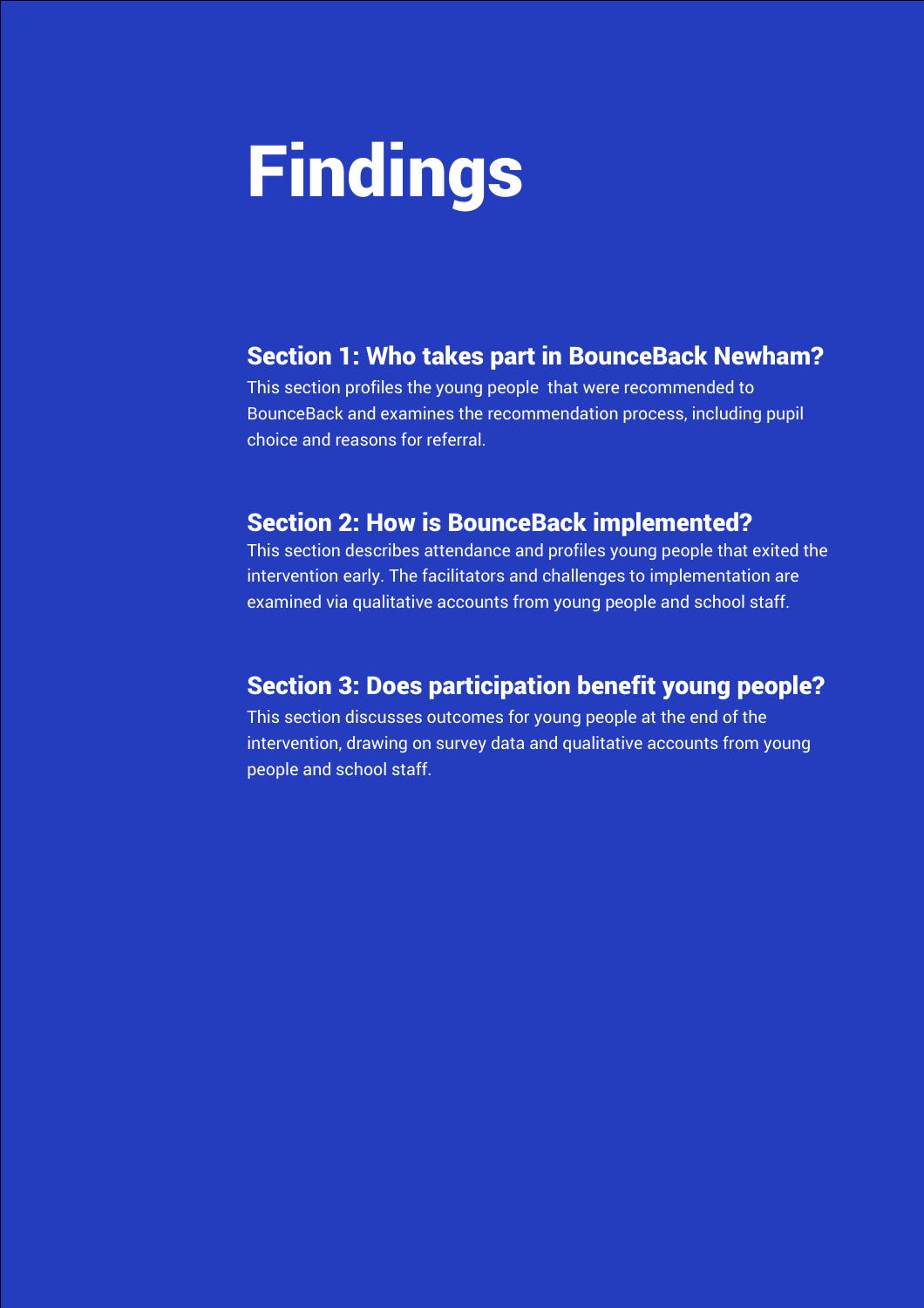# Who takes part in BounceBack Newham?

BounceBack participants were profiled using demographic data alongside self-rated emotional and behavioural difficulty survey scores. Data were examined and compared against the wider Year 5 and 6 pupil populations in those schools.

#### Year group

There were slightly more Year 5 than Year 6 pupils on BounceBack (55% Year 5 pupils and 45% Year 6 pupils).

#### Gender

There were slightly more boys than girls on BounceBack (54% boys and 46% girls). In the wider Year 5 and 6 pupil population, there is an equal proportion of boys and girls.

#### **Ethnicity**

Approximately one third of BounceBack participants were Black (31%), one third were Asian (30%), a quarter were White (24%), one tenth were Mixed (9%) and the remainder were of 'Other' ethnicity (5%). This ethnic make-up was similar but slightly different to the wider year 5/6 population. Specifically, Asian pupils were underrepresented and Black and White pupils were slightly over represented in the BounceBack cohort.

#### Special Educational Needs (SEN) provision

A quarter (25%) of BounceBack participants were in receipt of informal Special Educational Need support in the school, but did not have an Educational, Health and Care (EHC) Plan in place. This was a larger proportion compared with the wider Year 5/6 population in receipt of informal SEN support (14%). One Bounceback participant (0.2%) had an EHC plan.

Table 1.1 Demographic characteristics of BounceBack participants and the Year 5 and 6 population at participating schools

|                                            |                            |                   | Academic year 2017/18 |            |
|--------------------------------------------|----------------------------|-------------------|-----------------------|------------|
|                                            |                            |                   | Year 5 and 6          |            |
|                                            |                            | <b>BounceBack</b> |                       | population |
|                                            | participants               |                   | at participating      |            |
|                                            |                            |                   | schools               |            |
|                                            | N                          | %                 | Ν                     | %          |
| Year group                                 |                            |                   |                       |            |
| Year 5                                     | 261                        | 54.4              | 3043                  | 50.9       |
| Year 6                                     | 219                        | 45.6              | 2941                  | 49.1       |
| Gender                                     |                            |                   |                       |            |
| Male                                       | 270                        | 56.0              | 2989                  | 49.9       |
| Female                                     | 212                        | 44.0              | 2995                  | 50.1       |
| Ethnicity                                  |                            |                   |                       |            |
| Asian                                      | 144                        | 30.0              | 2563                  | 43.6       |
| Black                                      | 148                        | 30.8              | 1351                  | 23.O       |
| Chinese                                    | 0                          | 0.0               | 20                    | 0.3        |
| Mixed                                      | 45                         | 9.4               | 425                   | 7.2        |
| White                                      | 115                        | 24.0              | 1166                  | 19.8       |
| Other                                      | 25                         | 5.2               | 358                   | 6.1        |
| <b>Special Educational Needs provision</b> |                            |                   |                       |            |
| No provision                               | 360                        | 74.7              | 5150                  | 86.1       |
| SEN support                                | 121                        | 25.1              | 815                   | 13.6       |
| <b>EHC Plan</b>                            | 1                          | 0.2               | 17                    | 0.3        |
| <b>Bases</b>                               |                            |                   |                       |            |
| Year group                                 | 480                        |                   | 5984                  |            |
| Gender                                     | 482                        |                   | 5984                  |            |
| Ethnicity                                  | 477                        |                   | 5883                  |            |
| <b>SEN</b> provision                       | 482                        |                   | 5982                  |            |
| <b>Sources</b>                             | School census January 2018 |                   |                       |            |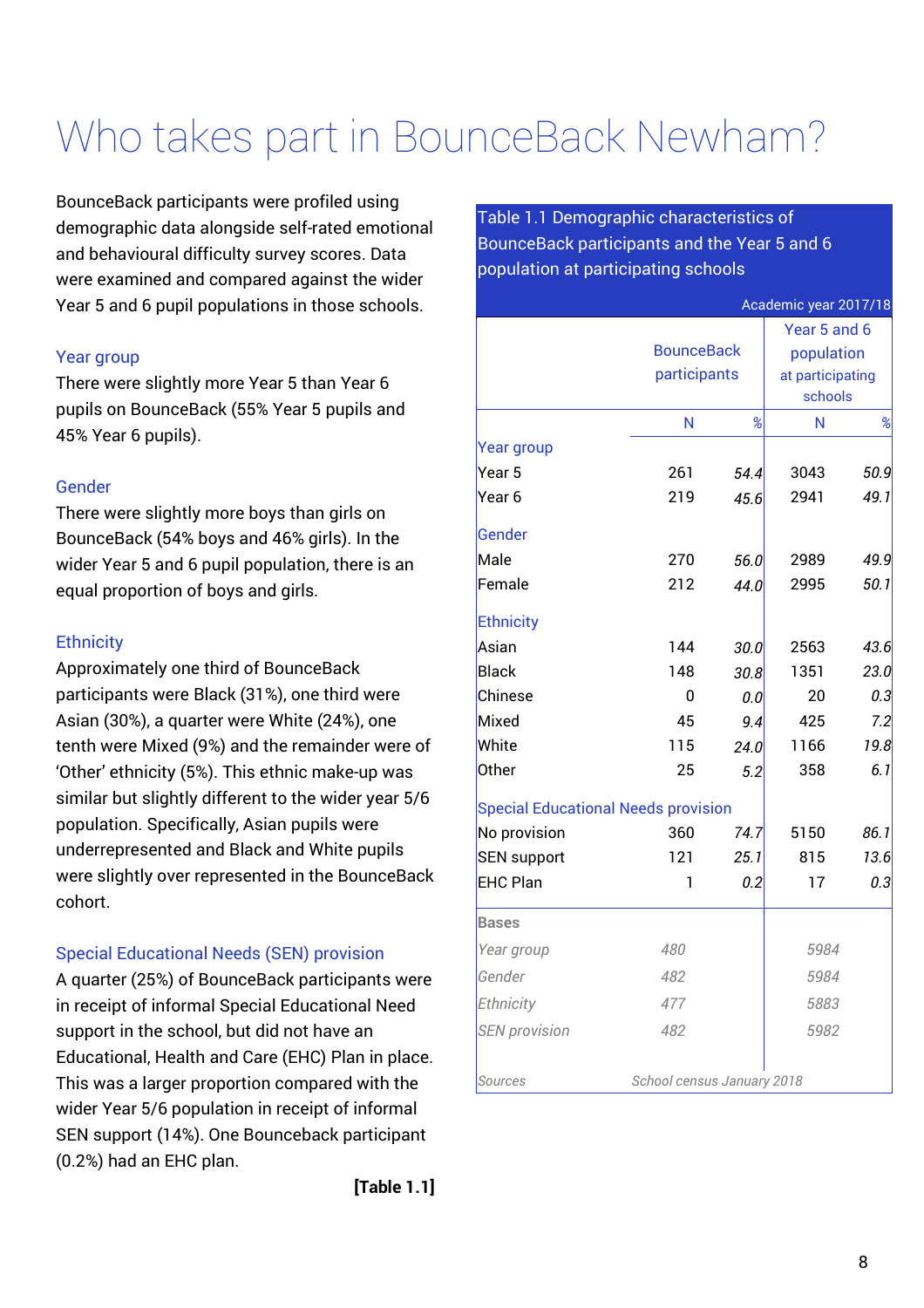#### Emotional difficulty

Emotional difficulty scores range from 0-20. Scores can be divided into thresholds: low, 0-9; slightly elevated, 10-11; and high, 12-20. The average pre-intervention emotional difficulty score was higher among BounceBack participants (6.2) than the Newham benchmark (5.2). Emotional difficulty scores were higher for girls than boys, for both BounceBack and wider pupil population. BounceBack groups had a larger proportion of young people with a slightly elevated or high emotional difficulty (21%) than the benchmark (13%), indicating that schools had recommended pupils with higher levels of difficulty.

**[Table 1.2-1.3, Chart 1.1]**



#### **Chart 1.1 Percentage of pupils with emotional difficulty, by threshold**

#### Behavioural difficulty

Behavioural difficulty scores range from 0-12. Scores can be divided into thresholds: low, 0-5; slightly elevated, 6; and high 7-12. The average pre-intervention behavioural difficulty score was slightly higher among BounceBack participants (3.1) than the Newham benchmark (2.6). Behavioural difficulty scores were higher for boys than girls, for both BounceBack and wider pupil population. This may explain the slightly higher number of boys recommended to the intervention. BounceBack groups had a slightly larger proportion of young people with a slightly elevated or high range behavioural difficulty (15%) than the benchmark (11%), indicating that schools had recommended pupils with higher levels of difficulty.

**[Table 1.2- 1.3, Chart 1.2]**



#### **Chart 1.2 Percentage of pupils with behavioural difficulty, by threshold**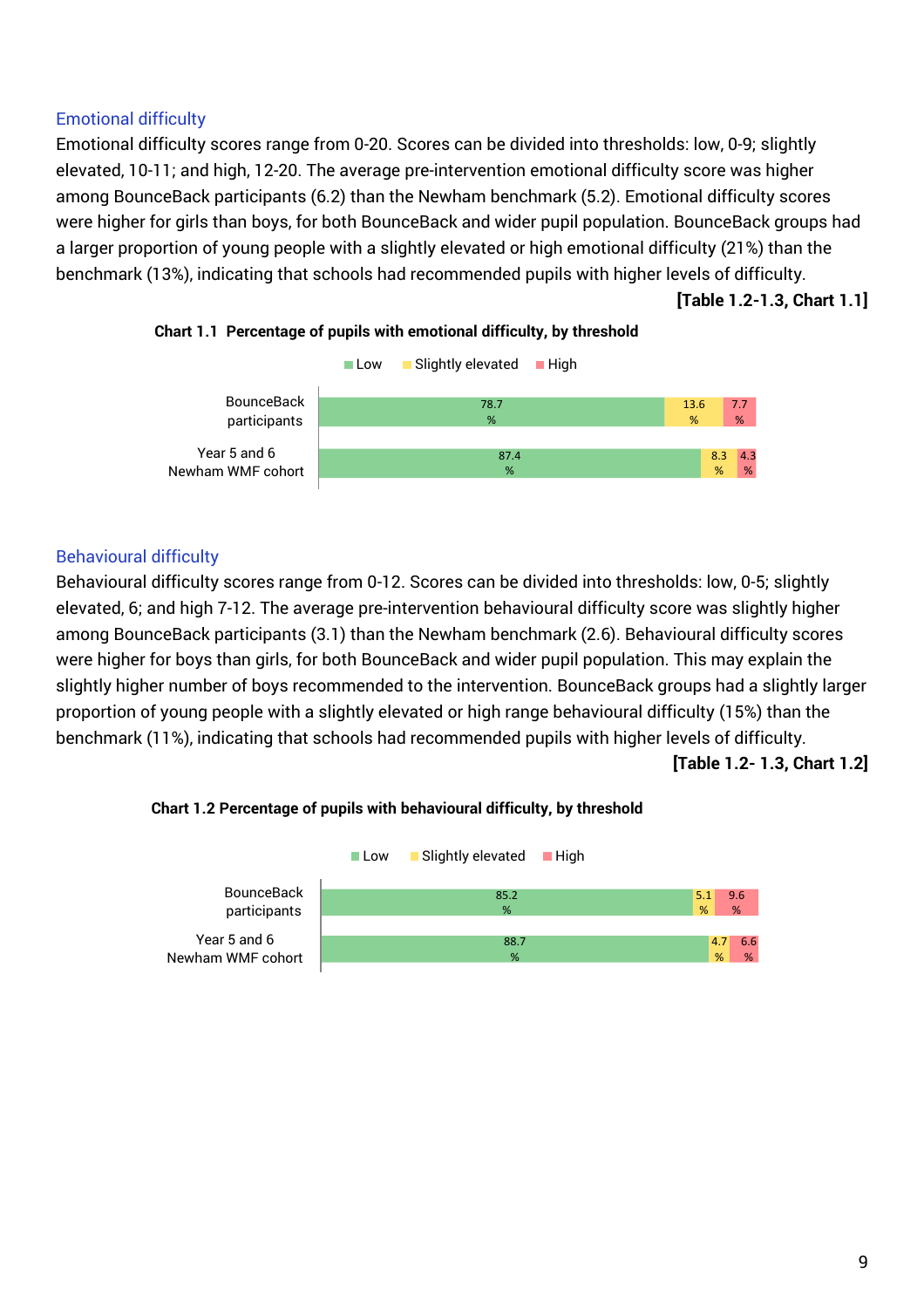| Table 1.2 Average emotional and behavioural difficulty scores |                                   |                 |                                          |                       |  |
|---------------------------------------------------------------|-----------------------------------|-----------------|------------------------------------------|-----------------------|--|
|                                                               |                                   |                 |                                          | Academic year 2017/18 |  |
|                                                               | <b>BounceBack</b><br>participants |                 | Year 5 and 6 Newham<br><b>WMF</b> cohort |                       |  |
|                                                               |                                   | <b>Standard</b> |                                          | <b>Standard</b>       |  |
|                                                               | Mean                              | deviation       | Mean                                     | deviation             |  |
| Emotional difficulty, range 0-20                              |                                   |                 |                                          |                       |  |
| All                                                           | 6.23                              | 3.67            | 5.22                                     | 3.48                  |  |
| Male                                                          | 5.26                              | 3.31            | 4.87                                     | 3.36                  |  |
| Female                                                        | 7.40                              | 3.76            | 5.58                                     | 3.57                  |  |
| Behavioural difficulty, range 0-12                            |                                   |                 |                                          |                       |  |
| All                                                           | 3.14                              | 2.56            | 2.59                                     | 2.35                  |  |
| Male                                                          | 3.46                              | 2.61            | 3.11                                     | 2.51                  |  |
| Female                                                        | 2.78                              | 2.47            | 2.06                                     | 2.05                  |  |
| <b>Bases</b>                                                  |                                   |                 |                                          |                       |  |
| <b>Emotional difficulties</b>                                 | 324                               |                 | 2308                                     |                       |  |
| <b>Behavioural difficulties</b>                               | 332                               |                 | 2328                                     |                       |  |
| Sources                                                       | Pre intervention survey           |                 | <b>WMF 2018</b>                          |                       |  |

| Table 1.3 Emotional and behavioural difficulty scores, by threshold<br>Academic year 2017/18 |                                   |                    |                                          |                    |
|----------------------------------------------------------------------------------------------|-----------------------------------|--------------------|------------------------------------------|--------------------|
|                                                                                              | <b>BounceBack</b><br>participants |                    | Year 5 and 6 Newham<br><b>WMF</b> cohort |                    |
|                                                                                              | N                                 | %                  | N                                        | %                  |
| <b>Emotional difficulty</b>                                                                  |                                   |                    |                                          |                    |
| Low score (0-9)                                                                              | 255                               | 78.7               | 2017                                     | 87.4               |
| Slightly elevated (10-11)                                                                    | 44                                | 13.6               | 192                                      | 8.3                |
| High (12-20)                                                                                 | 25                                | 7.7                | 99                                       | 4.3                |
| <b>Behavioural difficulty</b><br>Low score $(0-5)$<br>Slightly elevated (6)<br>High (7-12)   | 283<br>17<br>32                   | 85.2<br>5.1<br>9.6 | 2065<br>109<br>154                       | 88.7<br>4.7<br>6.6 |
| <b>Bases</b>                                                                                 |                                   |                    |                                          |                    |
| <b>Emotional difficulties</b>                                                                | 324                               |                    | 2308                                     |                    |
| <b>Behavioural difficulties</b>                                                              | 332                               |                    | 2328                                     |                    |
| Sources                                                                                      | Pre intervention survey           |                    | <b>WMF 2018</b>                          |                    |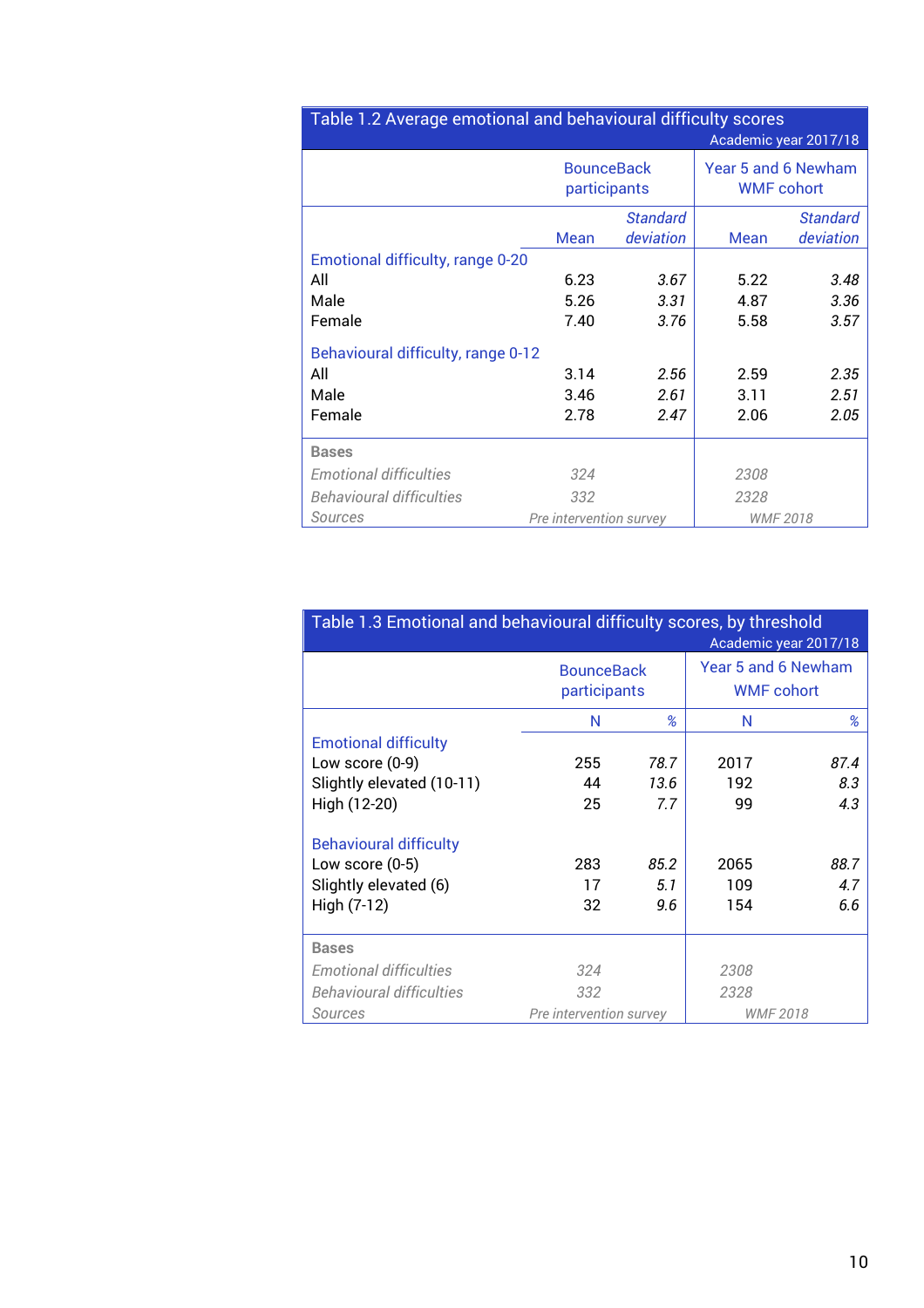#### **How selection and recommendation worked in practice**

School staff were asked how schools chose pupils to participate in BounceBack and pupils were asked about their perception of the selection process.

#### A process for selecting pupils

Schools in this study took similar approaches to selecting pupils. The staff lead for BounceBack consulted pastoral and teaching staff to identify and select pupils to recommend. Staff explained that this approach worked well as pastoral and teaching staff have different relationships and understandings of pupils from one another, which together can support a fuller understanding of the pupil's needs.

Staff highlighted two things that helped in the appropriate selection of pupils to the intervention. Firstly, the whole school training provided by HeadStart had helped to create an understanding of how to identify pupils with an emerging mental health need and would benefit from a short term intervention, such as BounceBack. School staff noted the importance of ensuring the training is provided to new staff, as with annual staff turnover the approach to early mental health support can become watered down or lost.

Secondly, learning from the experience of running BounceBack in previous years had given schools a better idea of pupils that would be suited to the intervention and benefit from it.

**Schools selected pupils across four factors**

#### Internalising behaviours

Pupils with low self-esteem and/or those who were quiet.

#### Externalising behaviours

Pupils that were disruptive in class or the playground, or with peer relationships difficulties or limited ability to empathise with others.

#### Educational needs

Those with low attainment. One school selected pupils with autism. They had discussed the suitability of this pupil for the intervention with the Youth Practitioner beforehand. It was agreed that their inclusion could be trialled with the support of a learning mentor in the sessions as support.

#### Difficulties at home

This included pupils with a parent with a mental health difficulty, or a recent bereavement. Schools prioritised pupils not accessing support in the community. Schools were sometimes unsure whether a pupil was suitable, or whether their need was too high. For example, a school lead reflected that they had selected pupils with higher levels of need, including those on Child in Need status and Child Protection status<sup>2</sup> that may have benefited from a different type of support.

#### Suitability for a group intervention

Additionally, schools also considered pupil suitability to participate in a group setting, and ability to express themselves verbally.

 $\overline{a}$ 

<sup>2</sup> Child in Need and Child Protection statuses indicate that

local authority social services have involvement with the child or family.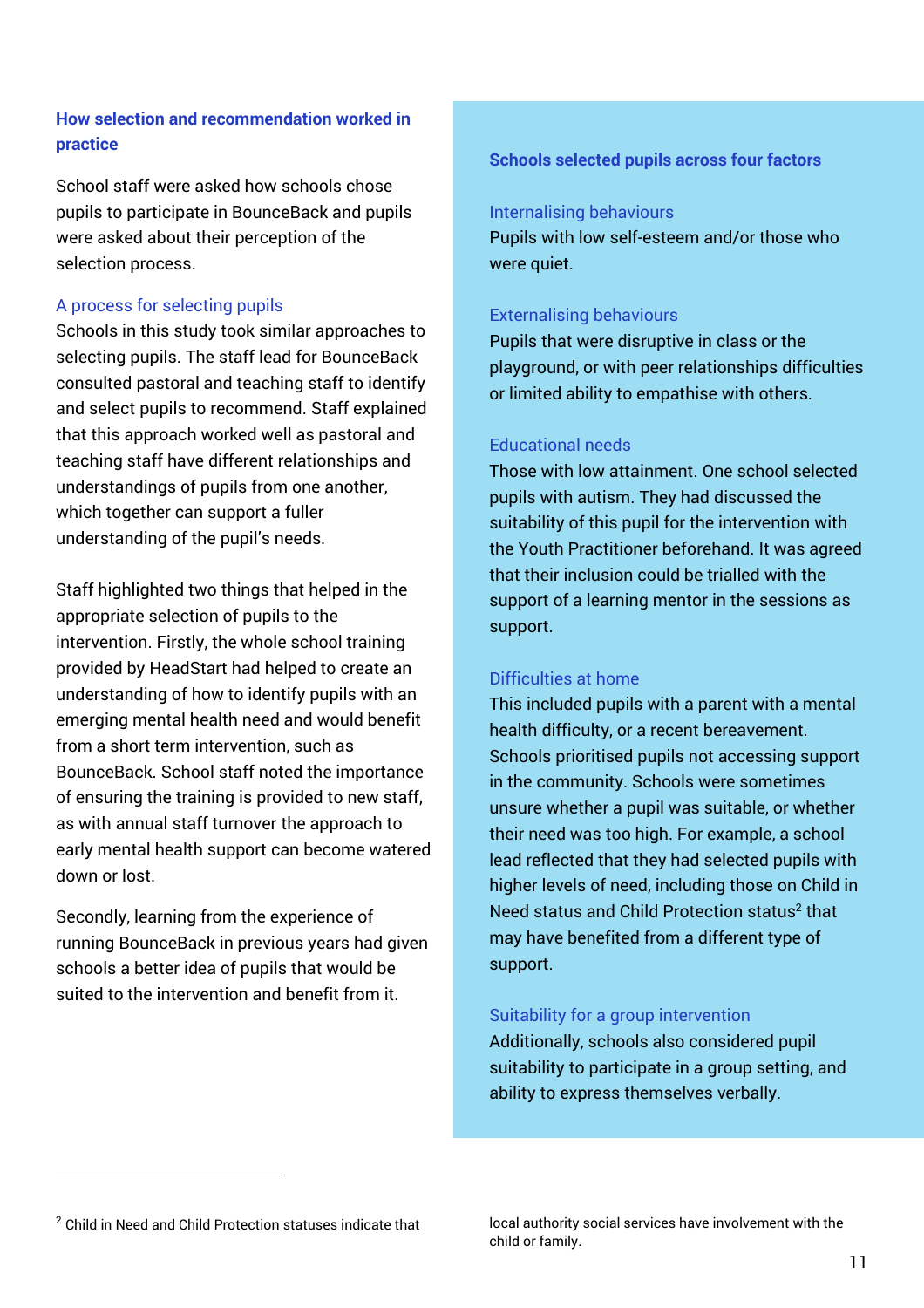#### Involving teachers, parents and young people in the selection process

Teacher buy-in. Part of the selection process included having buy-in from the pupil's teacher to release them from lesson time to participate in the intervention. Teachers could be reluctant to release pupils that were already part of a number of additional support activities that took them out of lessons regularly.

Learning mentors suggested that teachers could be open to releasing pupils that were disruptive in lessons, but reluctant to release quieter or well behaved pupils.

Parent/carer buy-in. Schools sought parental consent for their child to participate, utilising the HeadStart parental information and opt-out letter. Parents largely did not object. School staff explained that parental concerns were two-fold: first, parents were concerned about an external service working with their child, and specifically that the service may be linked to local authority and social services. Secondly, parents disagreed that their child required early mental health support. Schools suggested a need for HeadStart to review the parent letter and simplify the language used.

Pupil choice. Schools had consulted pupils about participating in BounceBack. One school drafted a letter to pupils inviting them to participate in BounceBack and a member of staff had also discussed it with them. The school lead explained that such letters are standard practice for all interventions at the school. They are child friendly and empower them to be part of the decision making about participating in an intervention. The school drafted the letter as HeadStart do not provide a child facing letter.

Young people were generally aware that they needed extra help with an aspect of their behaviour and had therefore been put forward by the school. At one school, pupils felt that the

school had not explained the specific reason for selecting them and wanted to know.

Pupils described their motivations for agreeing to participate in BounceBack. They:

- had a positive experience of a HeadStart intervention they had done before (such as Champions, or BounceBack in a previous year) and wanted to continue their involvement in HeadStart;
- were curious what the intervention would be;
- were aware that BounceBack is designed to help young people, and wanted help with a specific issue, such as how to deal with bullying; or,
- trusted the opinion of the school staff member that suggested they take part.

School staff explained the reasons that children chose not to take part. They:

- did not want to miss regular class;
- did not want to participate in an intervention that may involve talking about difficulties they could be experiencing at school or home.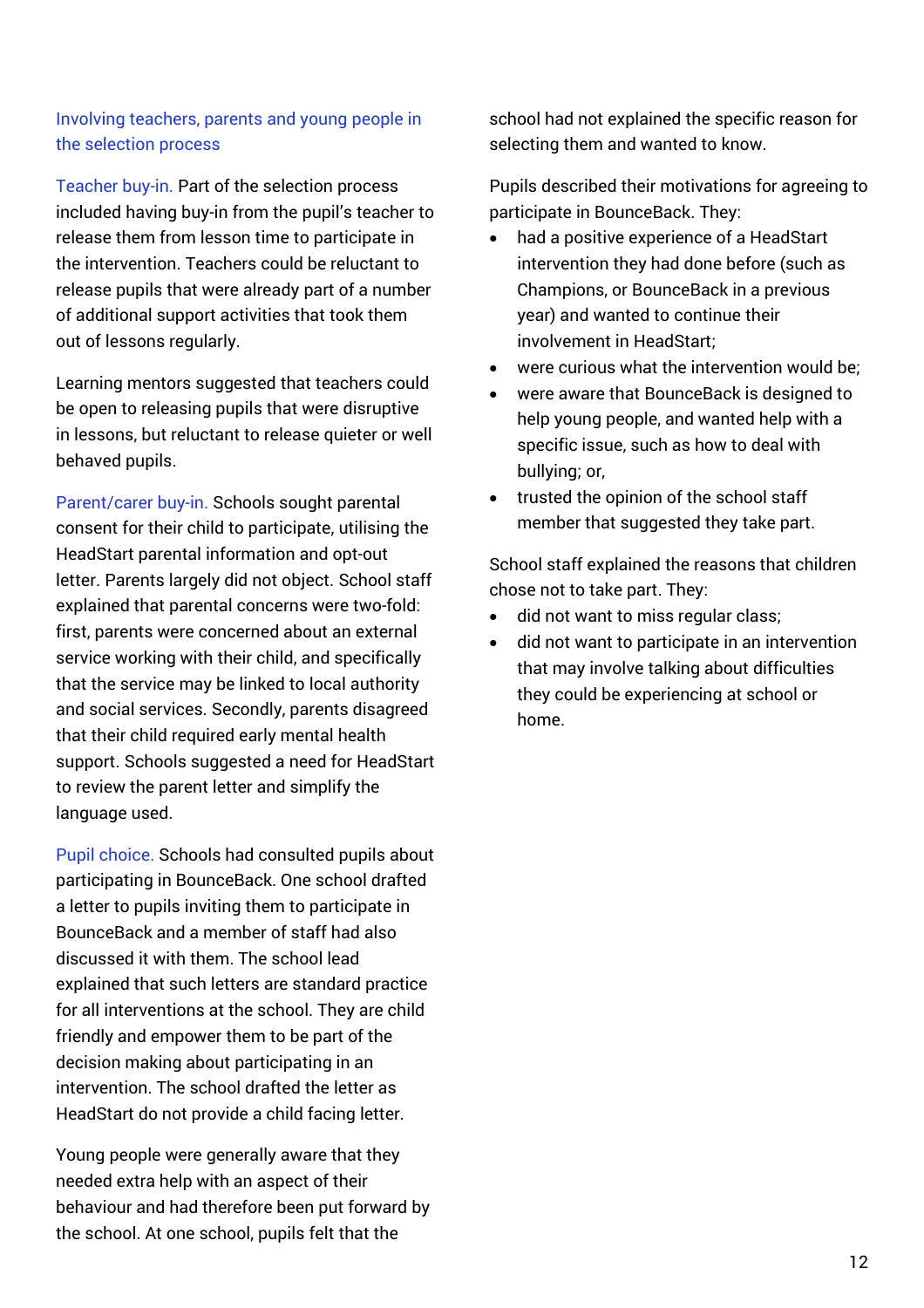# How is BounceBack implemented?

BounceBack Newham was delivered across 37 schools during 2017/18, one group at each school. There was attendance information available for 36 groups.

#### Intervention length

BounceBack is designed as a 7 to 10 week intervention. During 2017/18, the intervention length varied across groups. The maximum intervention length ranged from 4 to 12 sessions. The average number of sessions delivered per group was 8.

#### **[Table 2.1]**

The qualitative interviews with school staff highlighted that session length varied by school, ranging from 45 to 90 minutes, according to lesson length and whether extra time from break or lunch had been added on to the session.

#### Attendance

 $\overline{a}$ 

Overall attendance to BounceBack was high. Average attendance was 87% of the available sessions. Participants were grouped into one of three attendance categories<sup>3</sup>: 'dropped out' were those with 33% attendance or lower; 'intervention incomplete' were those with 34% - 74% attendance; and 'intervention complete' were those with 75% or higher attendance.

The majority (84%) completed the intervention, 12% were categorised as incomplete and 4% dropped out. There was little difference in attendance by gender, year group, ethnicity, or SEN provision. However, those with slightly elevated or high pre-intervention emotional or behavioural difficulty scores were more likely to have completed the intervention.

Chart 2.1 BounceBack completion, 2017/18, (n=473)



Reasons for drop outs or incomplete attendance The qualitative interviews explored reasons for pupils exiting the intervention early. School staff outlined two main reasons:

*'It's not for me***'.** There were pupils that tried BounceBack and attending one or two sessions, and decided they did not like it and chose to discontinue.

BounceBack brings together pupils from different academic and peer groups. Staff explained that pupils may drop out if they do not feel comfortable in the group. For example, a pupil believed they were more popular than the pupils in the group and therefore chose to leave.

**Competing priorities.** Pupils dropped out to participate in their regular lesson or participate in extra-curricular activities such as a school play, running at the same time as the BounceBack. Additionally, pupils explained that school staff requested them to drop out of BounceBack in favour of another intervention or extra-curricular

 $3$  Attendance categories were determined by Headstart Newham.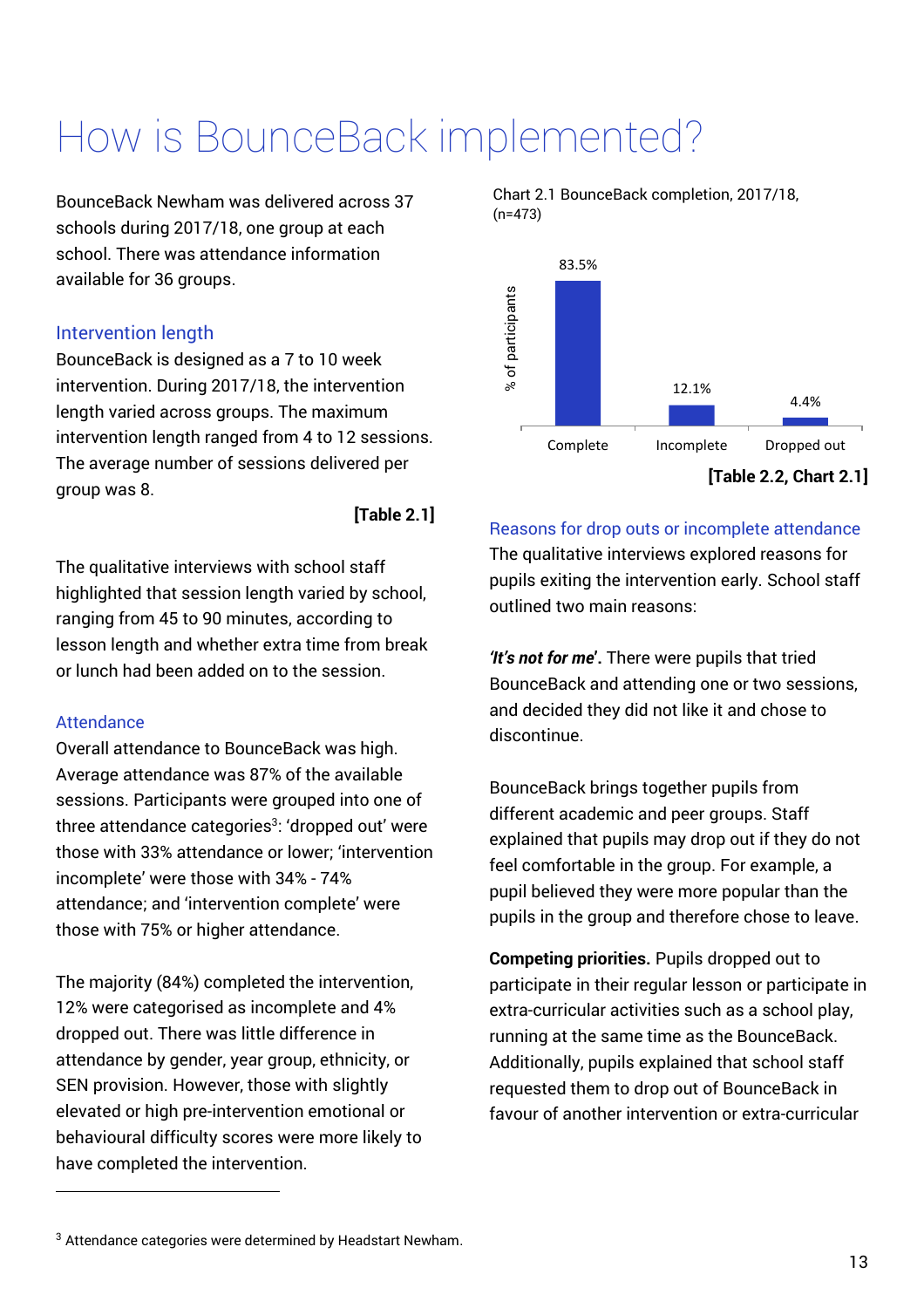activity, pupils explained that they were given a choice.

Pupils may have missed individual sessions due to not attending school or a school trip.

**How implementing BounceBack Newham worked in practice** 

#### Youth Practitioner facilitation

The HeadStart Youth Practitioner leads the intervention. Their approach to organising and facilitating sessions as well as their relationship with pupils and school staff was pivotal to the overall intervention experience. This section highlights feedback about what they did well and areas they could improve.

#### What worked?

- Practitioners being prepared for sessions, arriving early, outlining the session aims at the start to both pupils and the learning mentor, but also adapting the session in response to things brought up by pupils.
- Small touches, such as a Practitioner remembering pupil's names and taking a genuine interest in the pupils.
- Communicating progress the school appreciated the Youth Practitioner providing weekly feedback to the school lead via email about the session.

#### What did not work?

- The Youth Practitioner working in isolation from the school, i.e., with no learning mentor present and not communicating the intervention content or pupil progress to the school.
- Practitioners not remembering names of pupils. A school lead explained that using pet names for pupils such as 'little guy' are inappropriate and could result in

inadvertently reinforcing a young person's concerns about themselves.

- Inconsistent delivery across Practitioners. For example, a school reported a positive relationship and intervention delivery in year 1 of HeadStart, but not in year 2. This was attributed to a change in Youth Practitioner. The school lead explained that the Year 2 Practitioner's delivery and engagement with the school was different to that of the Year 1 Practitioner. This changed the school's perception of the intervention and service from good to bad.
- Running over the allocated session time. Youth Practitioners should stay within the given time, as delays can result in disruption to pupils and wider school schedule.

#### Learning mentor support

The intervention design advocates the presence of a member of school staff in sessions. Across the four schools in the qualitative strand, each had a learning mentor present in sessions except one.

#### What worked?

- Learning mentors generally welcomed the opportunity to be involved in delivery. Their presence could support delivery and benefit them professionally.
- They supported the Youth Practitioner as they knew the pupils in the intervention, including their names. They could manage behaviour and support pupils with higher level need e.g. those with SEND. They also organised the logistics such as ensuring the room was ready and pupils were in attendance.
- Learning mentors described involvement as supporting their continual professional development (CPD). By working with the Youth Practitioner they could learn new approaches and resources to use in their work with wider pupils in the school.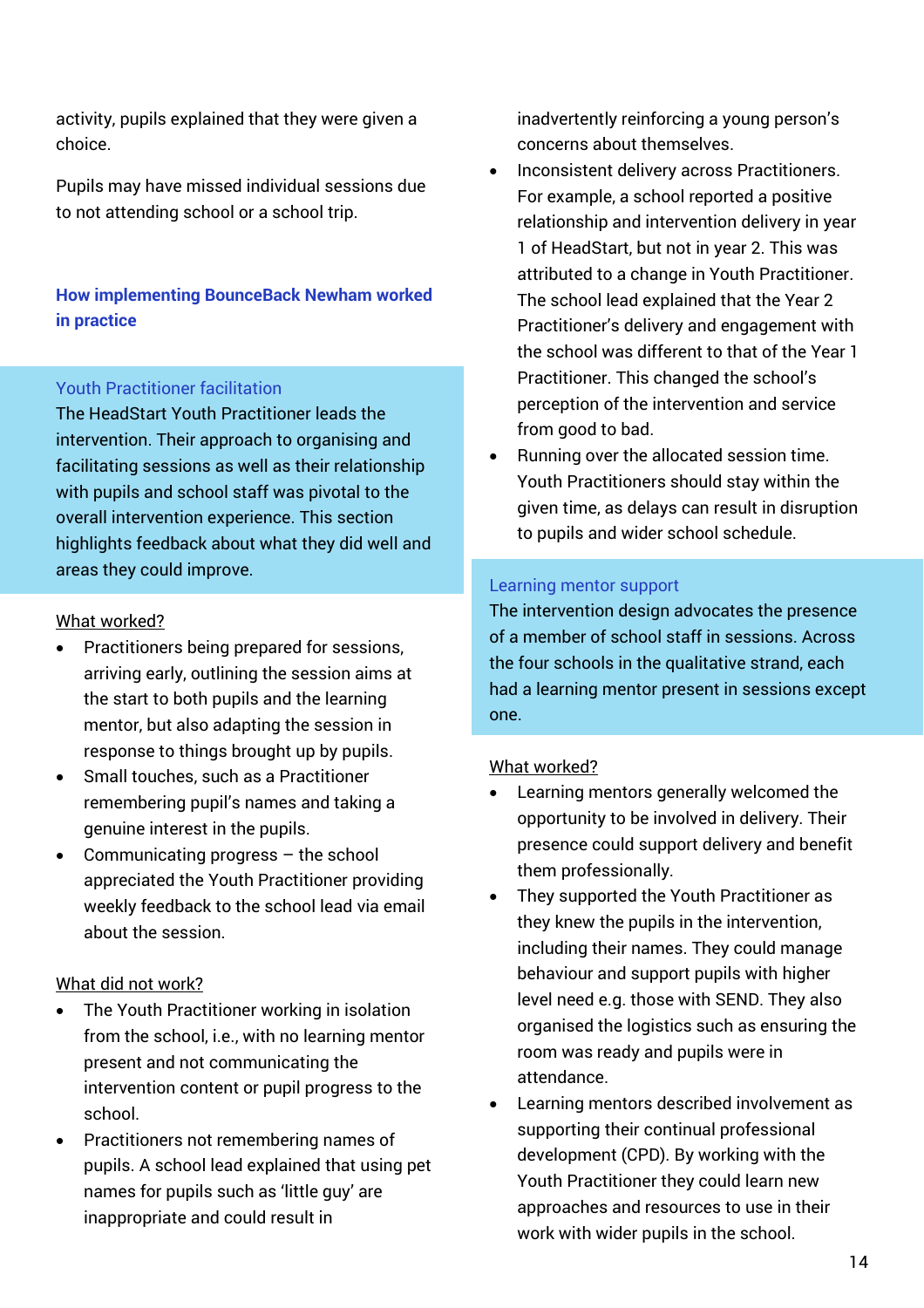Furthermore, learning mentors built on existing relationships with pupils. For example, a pupil who lived in a home with known domestic violence, who was usually very quiet, was said to have opened up and connected more with others and during the intervention, but since it ended, the pupil had shut down again.

*"[s/he's] usually quiet and holds a lot of stuff in, but [s/he] talked in the group and we got a bit more of a connection then"* Learning mentor

 School senior leaders sought informal updates from learning mentors about the quality of the intervention and pupil progress. Learning mentors felt that they could advocate for the value of BounceBack and justify that it was worth taking pupils out of academic timetable to participate.

#### What did not work?

 Learning mentor involvement and experience of the intervention was depended on how the Youth Practitioner worked with them. The collaboration worked best where the Youth Practitioner informed the learning mentor the session plan ahead of time. In the absence of this, the learning mentor was not always clear on their role in sessions.

#### The journal

Intervention delivery is complemented with a journal for pupils to document and reflect on their learning.

#### What worked?

 A school lead explained that having evidence of learning is useful for the school to have for a range of reasons such as, to share with teaching staff, parents evenings and Ofsted inspections.

#### What did not work?

- There appeared to be variation in use of the journal in sessions across Practitioners, with some using it each session and others using it less frequently or not at all.
- Learning mentors that were present in the sessions believed that the language in the journal is not age appropriate and too high level. Pupils echoed this and explained that the journal introduced unfamiliar concepts that they did not always understand.
- The journal was not viewed as especially helpful by learning mentors or pupils. For example, the planner, where pupils log their progress against the moves was not considered useful, as pupils wanted to place a thumbs-up sticker (a marker of positive progress) against each move regardless of whether progress made in that area. Learning mentors therefore viewed this activity as time consuming and felt it did not add value. Instead the activity was viewed as a boxticking exercise.
- Use of the journal encouraged silent working, similar to academic work which pupils did not like, and learning mentors felt this took time away from the talking based activities, which they believed were of benefit to pupils and themselves, to learn more about pupil's thoughts and experiences.
- Pupils fed back that the imagery in the journal was not appealing. They specifically did not like the images of the cartoon people and stated a preference for real images of people.
- A BounceBack magnet was included alongside the journal, to take home to involved parents and act as a reminder to try the moves. The magnets were taken home, but it was unclear whether they had been used.
- Furthermore, a school that did not have a learning mentor present in the intervention, did not know whether the journals had been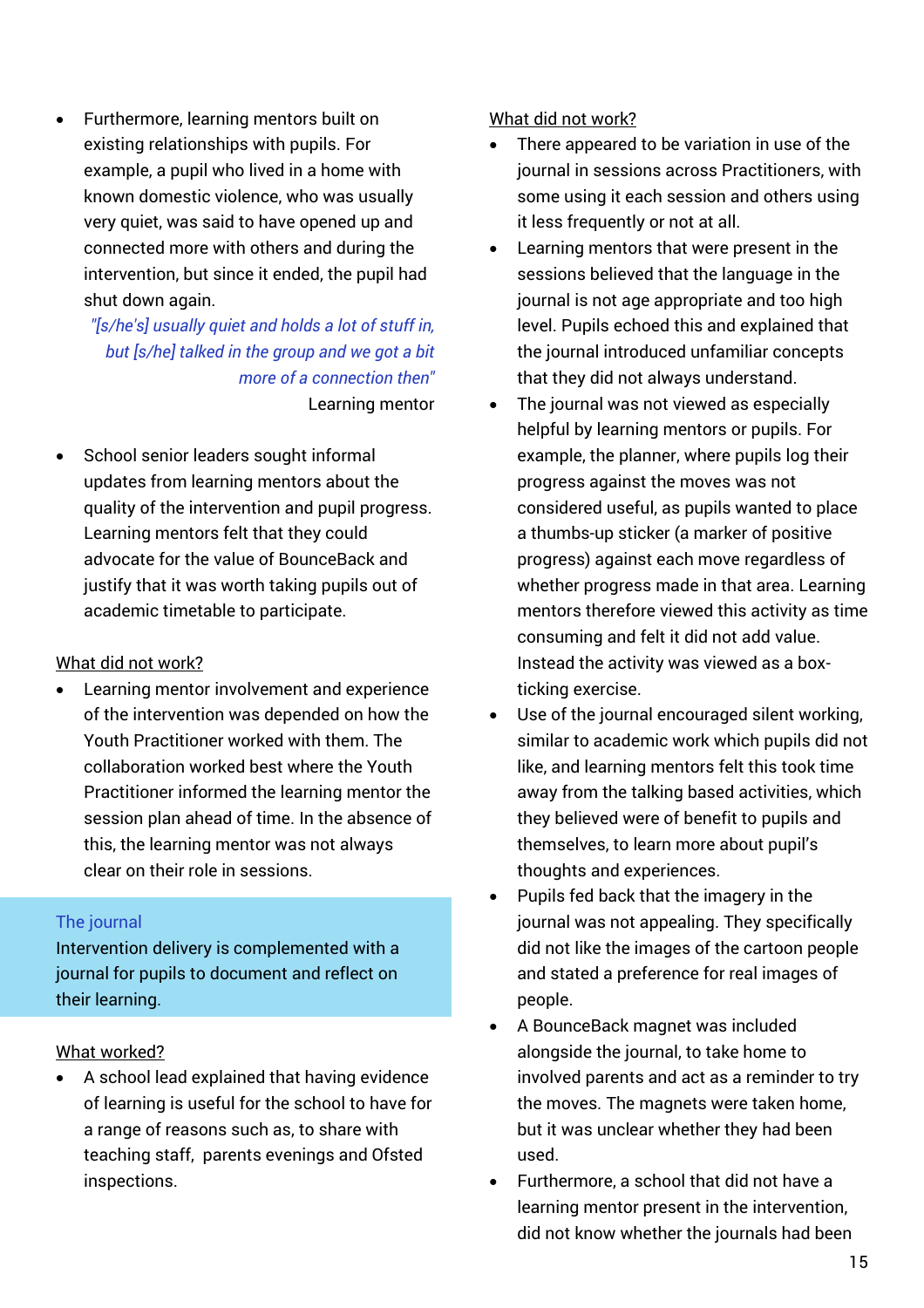used, nor did they receive the completed journals at the end of the intervention as evidence of learning.

#### Intervention activities

The intervention involves a range of activities to develop the skills involved in the 10 moves.

#### What worked?

- Intervention activities that involved pupils talking and listening to each other were valued by learning mentors. For example, the 'shine' activity, whereby pupils said something positive about one another, was highlighted as a particularly useful activity to encourage pupils to cooperate and see the good in others. They believed these activities enabled self-reflection and self-expression among pupils. Furthermore pupils may not have the explicit opportunity to do during a regular school day.
- Team building activities were valued as a way to learn how to work with different groups compared to those they work with in regular school lessons.
- The small group setting was perceived to help shy pupils to engage and express themselves.

#### Suggestions to develop delivery:

Learning mentors and pupils suggested additional content they would have liked to see in BounceBack, such as, practical suggestions for how to address bullying, falling out with friends. On the other hand, generic information about good sleeping, eating and exercise, were viewed as less helpful by learning mentors.

#### Ending the intervention

What worked? Celebrating pupil's participation via:

A celebratory final session,

- Pupils discussing their personal learning and reflections on the changes they had seen in others during the intervention.
- Presenting pupils with a certificate for their participation at the final session or in a school assembly.
- A senior school lead, such as the Year 5/6 phase leader and/or the Head Teacher attending the final session to give the intervention further gravitas among pupils, and provided further insight about the intervention and its benefits for pupils.
- Inviting pupils to the HeadStart Newham celebration event helped pupils feel important and part of a wider network of BounceBack Newham cohort.

Planning next steps for pupils:

- Referring pupils to other HeadStart interventions, such as Champions, or creative and sports activities.
- Learning mentors in particular schools continue resilience boosting work with pupils.

What didn't work well?

- Young people could feel sad about BounceBack coming to an end. Learning mentors noted that after the end of the intervention, there were pupils that did not seem emotionally held. In the absence of BounceBack, pupils had lost their weekly opportunity to offload their feelings.
- There were also pupils that missed the sense of belonging to the BounceBack group.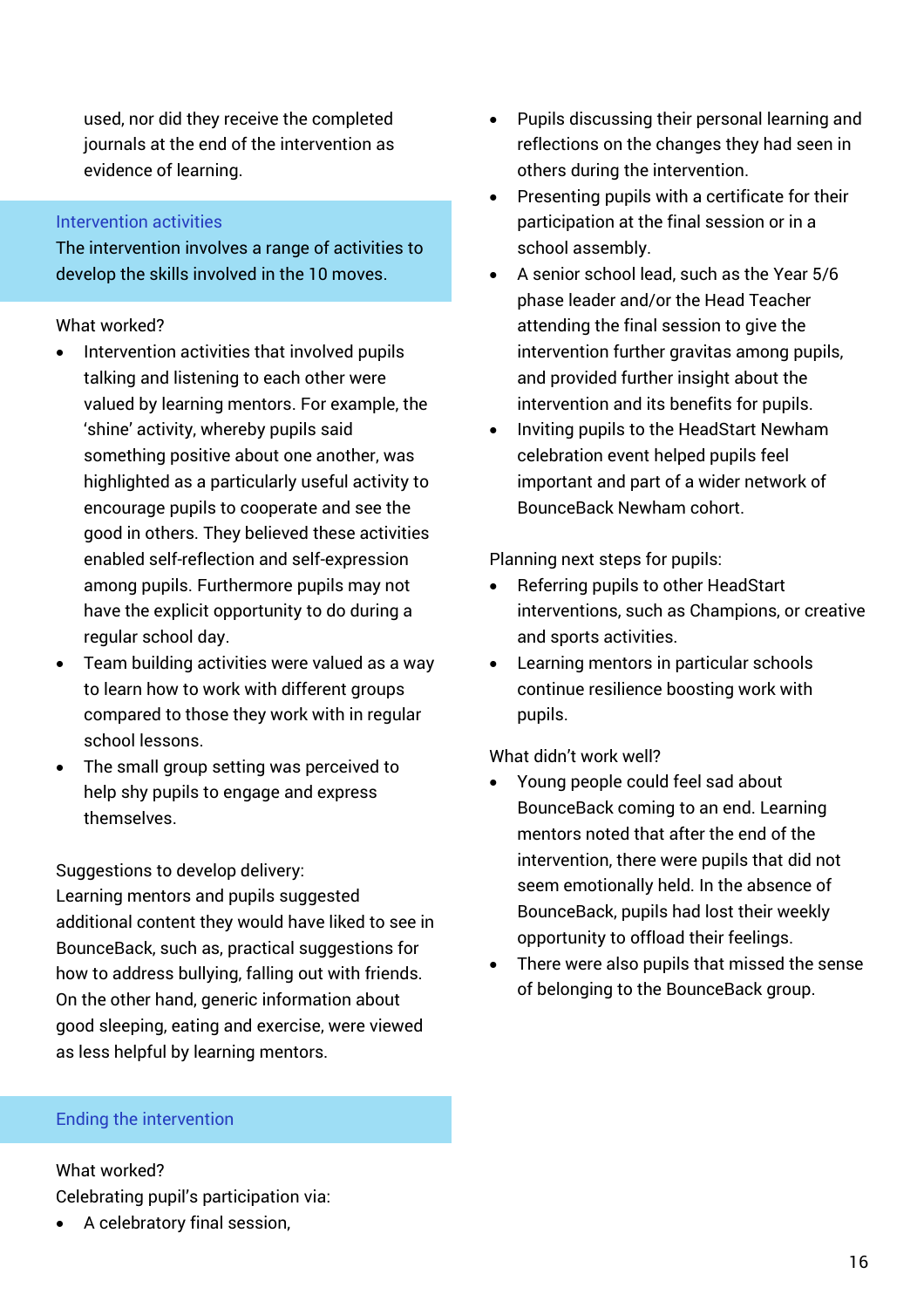## Table 2.1 Intervention fidelity: number of sessions delivered

|                                                               | Academic year 2017/18     |      |
|---------------------------------------------------------------|---------------------------|------|
|                                                               | N                         | %    |
| BounceBack intervention groups run                            | 36                        |      |
| Range for maximum intervention length<br>(no of sessions run) | $4 - 12$                  |      |
| Maximum intervention length                                   |                           |      |
| 4-6 sessions                                                  | 4                         | 11.1 |
| 7 sessions                                                    | 7                         | 19.4 |
| 8 sessions                                                    | 8                         | 22.2 |
| 9 sessions                                                    | 11                        | 30.6 |
| 10 sessions                                                   | 3                         | 8.3  |
| 11 sessions                                                   | $\overline{2}$            | 5.6  |
| 12 sessions                                                   | 1                         | 2.8  |
| Mean number of sessions delivered                             | 8.25                      |      |
| Standard deviation of sessions delivered                      | 1.6                       |      |
| <b>Base</b>                                                   |                           |      |
| Total intervention groups                                     | 37 groups                 |      |
| Maximum session lengths                                       | 36 groups                 |      |
| <b>Source</b>                                                 | HeadStart monitoring data |      |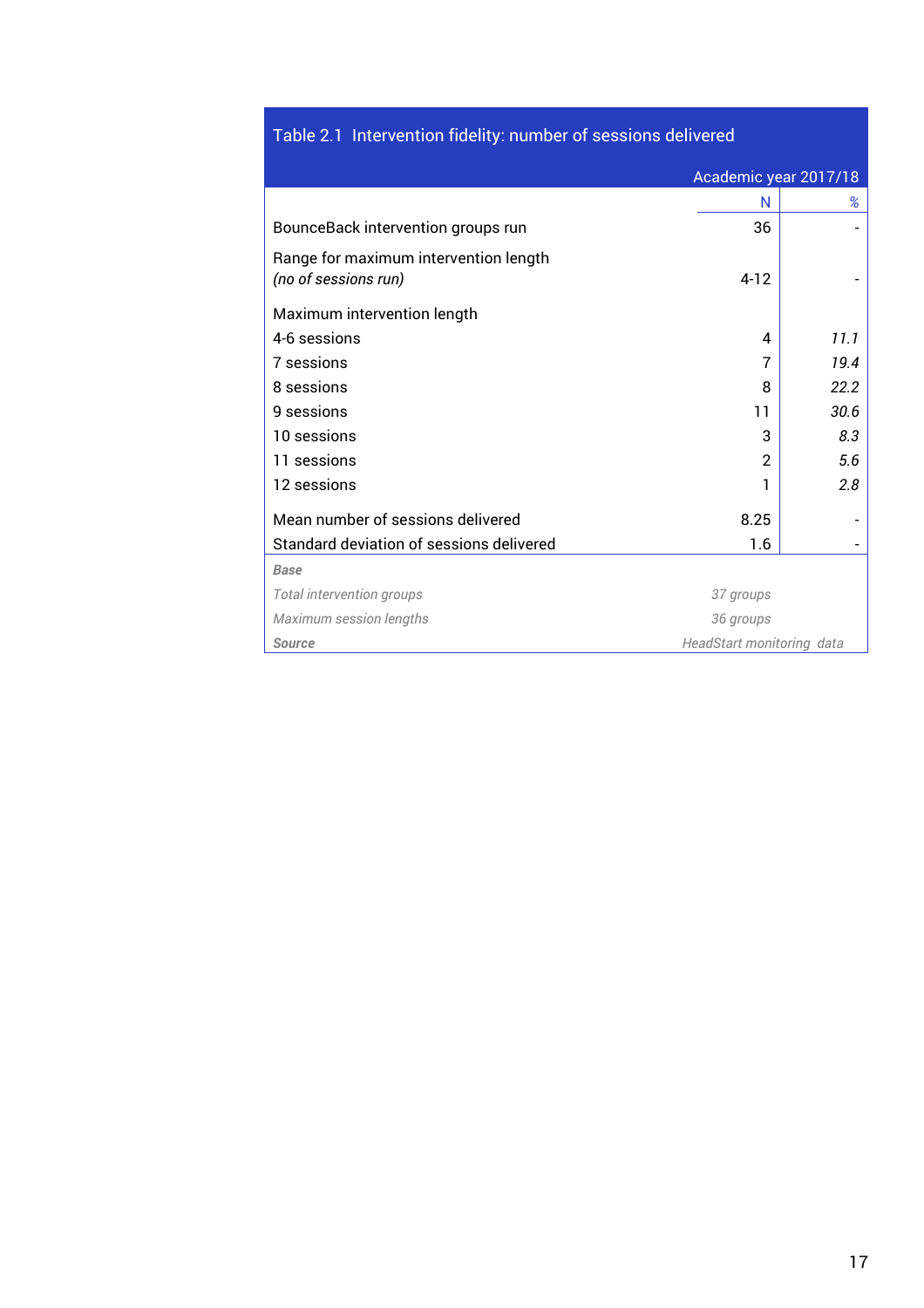#### Table 2.2 Intervention completion by participant demographic characteristics

|                                                  |          |                                                                                    |                |           | Academic year 2017/18 |        |
|--------------------------------------------------|----------|------------------------------------------------------------------------------------|----------------|-----------|-----------------------|--------|
|                                                  | Complete |                                                                                    | Incomplete     |           | <b>Dropped</b><br>out |        |
| % attendance to BounceBack sessions              |          | 75%-100%                                                                           |                | 34% - 74% |                       | 0%-33% |
|                                                  | N        | %                                                                                  | N              | %         | N                     | %      |
| Overall                                          | 395      | 83.5                                                                               | 57             | 12.1      | 21                    | 4.4    |
| Year group                                       |          |                                                                                    |                |           |                       |        |
| Year 5                                           | 214      | 83.9                                                                               | 31             | 12.2      | 10                    | 3.9    |
| Year <sub>6</sub>                                | 179      | 82.9                                                                               | 26             | 12.0      | 11                    | 5.1    |
| Gender                                           |          |                                                                                    |                |           |                       |        |
| Male                                             | 217      | 81.9                                                                               | 38             | 14.3      | 10                    | 3.8    |
| Female                                           | 178      | 85.6                                                                               | 19             | 9.1       | 11                    | 5.3    |
| <b>Ethnicity</b>                                 |          |                                                                                    |                |           |                       |        |
| Asian                                            | 122      | 86.5                                                                               | 14             | 9.9       | 5                     | 3.5    |
| <b>Black</b>                                     | 124      | 84.3                                                                               | 18             | 12.2      | 5                     | 3.4    |
| Mixed                                            | 34       | 77.3                                                                               | $\overline{7}$ | 15.9      | 3                     | 6.8    |
| White                                            | 91       | 80.5                                                                               | 17             | 15.0      | 5                     | 4.4    |
| Other                                            | 21       | 91.3                                                                               | 0              |           | $\overline{2}$        | 8.7    |
| <b>Special Educational Needs provision</b>       |          |                                                                                    |                |           |                       |        |
| No provision                                     | 291      | 82.2                                                                               | 42             | 11.7      | 21                    | 5.9    |
| <b>SEN support</b>                               | 103      | 87.3                                                                               | 15             | 12.7      | 0                     |        |
| <b>Educational Health and Care Plan</b>          | 1        | 100.0                                                                              | 0              |           | 0                     |        |
|                                                  |          |                                                                                    |                |           |                       |        |
| Emotional difficulty score, at T1<br>Low score   | 214      | 86.6                                                                               | 26             | 10.5      | 7                     | 2.8    |
| Slightly elevated                                | 41       | 93.2                                                                               | $\mathbf{1}$   | 2.3       | $\overline{2}$        | 4.5    |
| High                                             | 25       | 100.0                                                                              | 0              |           | 0                     |        |
|                                                  |          |                                                                                    |                |           |                       |        |
| Behavioural difficulty score, at T1<br>Low score | 242      | 88.0                                                                               | 26             | 9.5       | 7                     | 2.5    |
| Slightly elevated                                | 14       | 82.4                                                                               | 3              | 17.6      | 0                     |        |
| High                                             | 30       | 93.8                                                                               | 0              |           | $\overline{2}$        | 6.3    |
| <b>Bases</b>                                     |          |                                                                                    |                |           |                       |        |
| Overall                                          | 473      |                                                                                    |                |           |                       |        |
| Year group                                       | 471      |                                                                                    |                |           |                       |        |
| Gender                                           | 473      |                                                                                    |                |           |                       |        |
| Ethnicity                                        | 468      |                                                                                    |                |           |                       |        |
| <b>SEN</b> provision                             | 473      |                                                                                    |                |           |                       |        |
| <b>Emotional difficulty</b>                      | 316      |                                                                                    |                |           |                       |        |
| <b>Behavioural difficulty</b>                    | 324      |                                                                                    |                |           |                       |        |
| <b>Sources</b>                                   |          | HeadStart monitoring data<br>School census January 2018<br>Pre intervention survey |                |           |                       |        |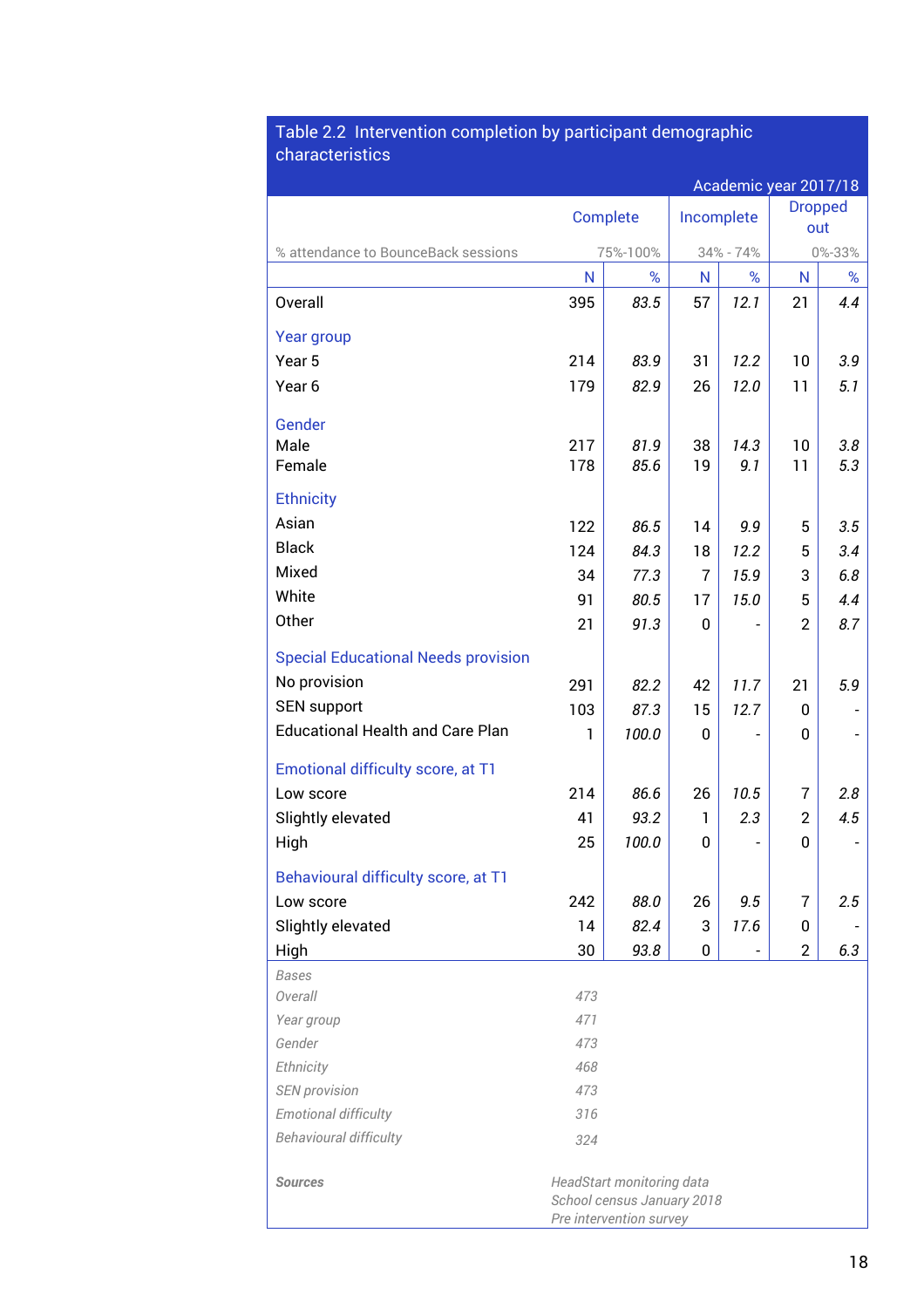# Does participation benefit young people?

#### Group outcomes

Four matched outcome measures from the pre and post intervention survey were examined: emotional difficulty, behavioural difficulty, selfesteem, and problem solving. Small, but statistically significant, improvement in all outcome measures was observed, between the start (T1) and end (T2) of BounceBack, at the group level. Average emotional and behavioural difficulty scores decreased (-0.51, -0.28, respectively), while self-esteem and problem solving scores increased (0.38 and 0.53, respectively).

**[Table 3.1, Chart 4-7]** 

#### Emotional difficulty

An emotional difficulty change score of +/-3 or more points between T1 and T2 indicates a reliable change<sup>4</sup> at the individual level; -3 indicates improvement and +3 indicates worse score. The majority (65%) of participants had no reliable change, 22% had reliably improved and 13% had reliably worse emotional difficulty scores.

The majority of participants had a low emotional difficulty score at T1 and T2. Using pre and postintervention matched data, the proportion of participants in the slightly elevated or high thresholds decreased between T1 and T2 (from 17% to 13%), and the proportion in the low range increased (from 83% to 87%).

**[Table 3.1-3.2, Chart 4]** 

#### Behavioural difficulty

l

A behavioural difficulty change score of +/-3 or

more points between T1 and T2 indicates a reliable change at the individual level; -3 indicates improvement and +3 indicates worse score. The majority (84%) of participants had no reliable change, 10% had reliably improved and 6% had reliably worse behavioural difficulty scores.

The majority of participants had a low behavioural difficulty score at T1 and T2. Using pre and post-matched data, there was a small decrease in the proportion of pupils in the slightly elevated or high range thresholds between T1 and T2 (from 8% to 6%), and there was a small increase in the proportion of pupils in the low range (from 92% to 94%).

**[Table 3.1-3.2, Chart 5]** 

#### Self-esteem

A self-esteem change score of +/-3 or more points between T1 and T2 indicates a reliable change at the individual level; +3 indicates improvement and -3 indicates a worse score. The majority (74%) of participants had no reliable change, 16% had reliably improved and 11% had reliably worse self-esteem scores.

#### **[Table 3.1, Chart 6]**

#### Problem solving

A problem solving change score of +/-4 points between T1 and T2 indicates a reliable change at the individual level; +4 indicates improvement and -4 indicates worse score. The majority (78%) of participants had no reliable change, 14% had reliably improved and 8% had reliably worse problem solving scores.

**[Table 3.1, Chart 7]** 

<sup>4</sup> Reliable change is a statistical concept and may not be experienced by the young person.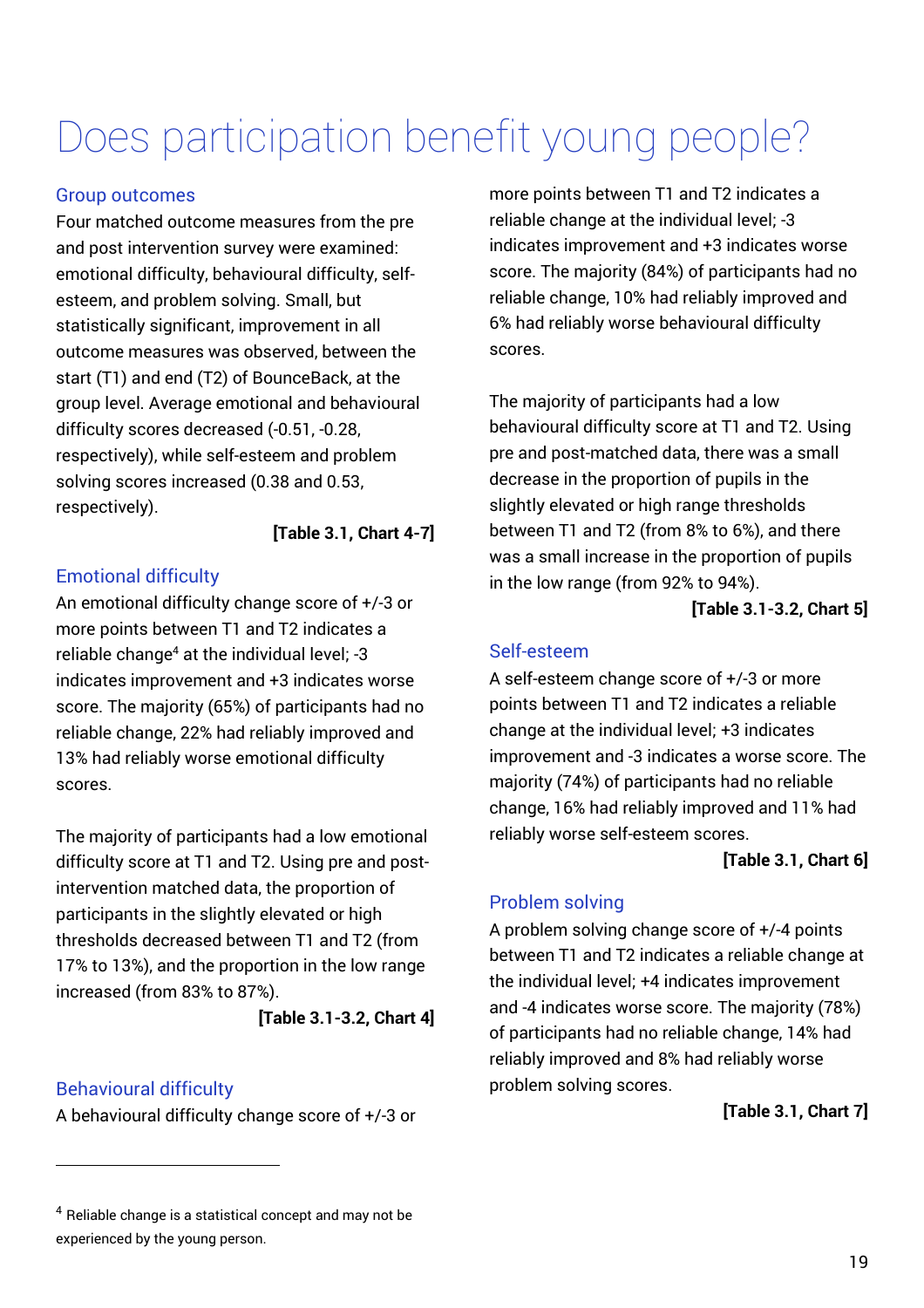### Emotional and behavioural outcomes by gender

T1 behavioural difficulty scores were higher among boys, while emotional difficulty scores were higher among girls. Between T1 and T2, emotional and behavioural difficulty scores improved for both boys and girls. The average size of this improvement (i.e. change scores) did not significantly differ between boys and girls, for either emotional or behavioural difficulty.

**[Table 3.3]** 

### Emotional and behavioural outcomes by SEN provision

Average emotional and behavioural difficulty scores improved for participants in receipt of SEN support and those with no SEN provision, between T1 and T2. The average size of this improvement (i.e. change scores) did not significantly differ between those with and without SEN provision, for either emotional or behavioural difficulty.

**[Table 3.3]** 

### Outcomes by attendance to the intervention

No correlations were found between attendance and improvements between the start and the end of the intervention (for emotional difficulty, behavioural difficulty, self-esteem, or problem solving).

**[Table 3.4]** 

### Qualitative findings

Reliable change is a statistical concept and may not be experienced by the young person. We therefore team this analysis with qualitative data about perceptions of what young people got from taking part.

Learning mentors present in the sessions observed differences among the participating pupils:

 Building empathy. Learning mentors noted that during and since BounceBack there were pupils who took time to consider other people's feelings and perspectives more so than before.

> *"We've seen [pupil] progress from beginning to the last session. [Pupil has] been able to tap into [his/her] empathetic side and tap into a different side of [his/her] personality, and then [s/he's] kind of blossomed into somebody slightly different."* Learning mentor

- Developing language. Learning mentors also noted that activities had helped pupils to articulate their feelings better.
- Building self-confidence. Learning mentors felt that by giving pupils time and space in BounceBack in a smaller group setting, they build their self-confidence.
- Priding a sense of belonging. Learning mentors observed that by being part of an intervention group, pupils developed a sense of belonging. They witnessed pupils playing together in playground and looking out for each other outside of the group.
- Thinking about behaviour. Learning mentors build on behaviour lessons from BounceBack when pupils were in regular class. This prompt throughout the week was felt to reinforce good behaviour among pupils.

Learning mentors acknowledged that not all pupils seemed to benefit from the intervention. There were pupils who enjoyed the intervention, but it did not seem to bring about change for them. This was particularly thought to be the case for pupils who talked less and chose not to express themselves as much in the intervention.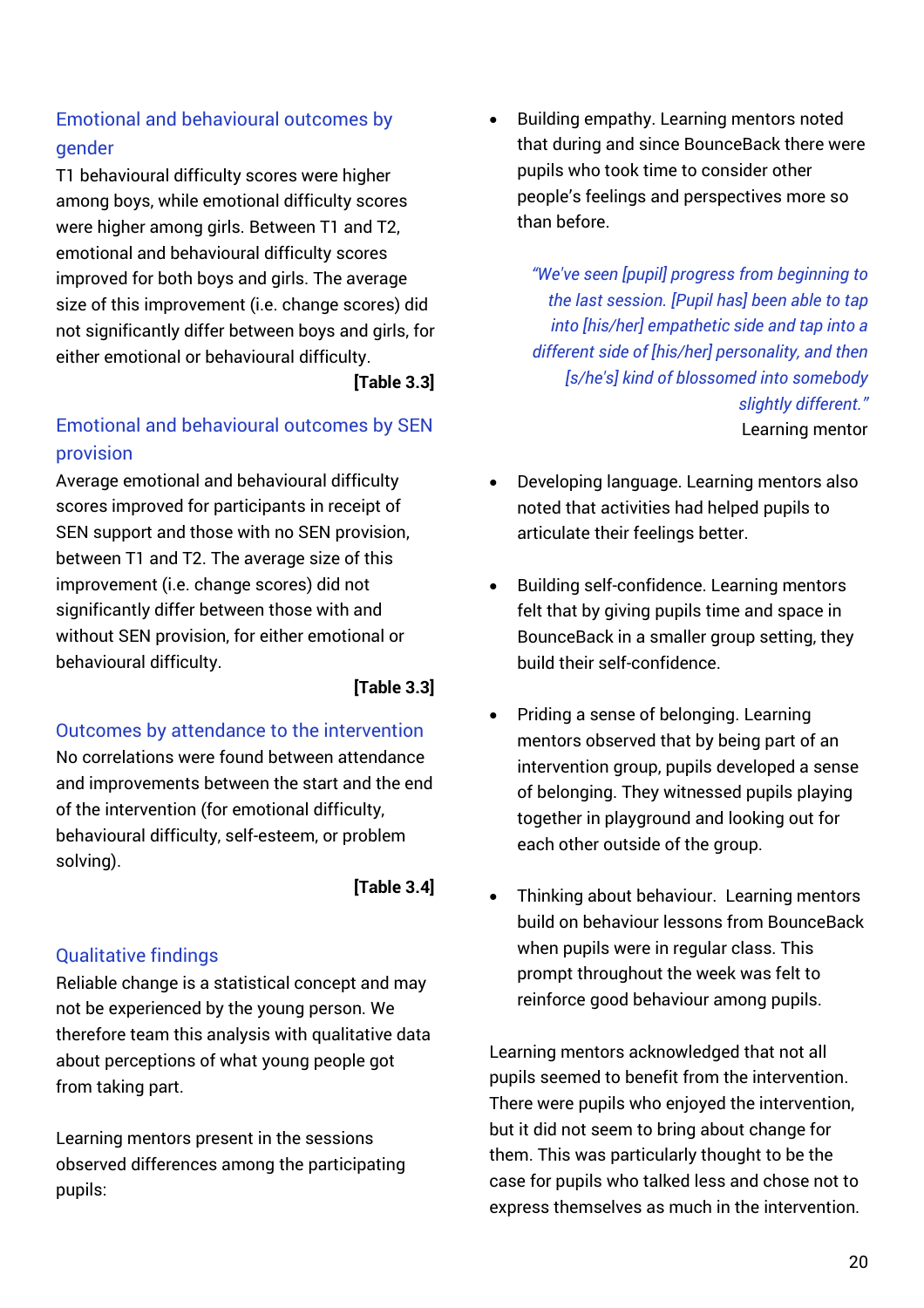School staff found it hard to know whether changes seen in pupils were due to BounceBack specifically or related to other interventions / support they were in receipt of, or changes at home.

School staff were keen to obtain evidence of what difference or benefit the intervention had made to individual pupils, especially when there were no noticeable differences in classroom. School staff stressed the importance of ensuring senior leads in the school are aware of what the intervention is about and the types of changes that can be expected to be seen.

#### Outcome charts

Charts 4-7 below depict the percentage of young people with each possible change score, in addition to average T1, T2, and change scores. Note that the percentages may differ marginally from those in Table 3.1, due to rounding.



#### **Emotional difficulties scores, BounceBack 2017/18**

Base: BounceBack participants with pre and post score, n=187



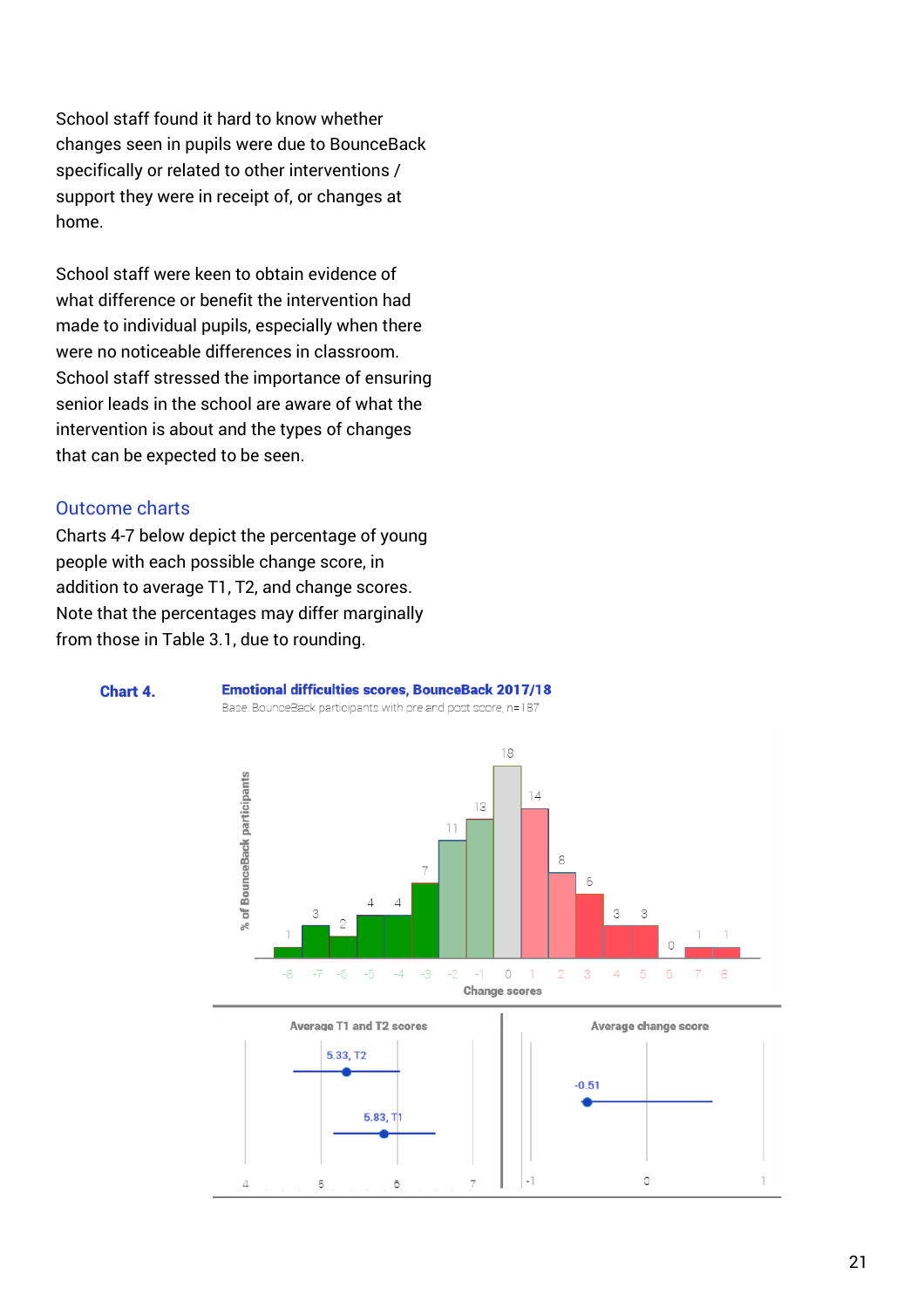#### **Behavioural difficulties scores, BounceBack 2017/18** Chart 5.

Base: BounceBack participants with pre and post score, n=192





#### Self-esteem scores, BounceBack 2017/18 Chart 6.

Base: BounceBack participants with pre and post score, n=200



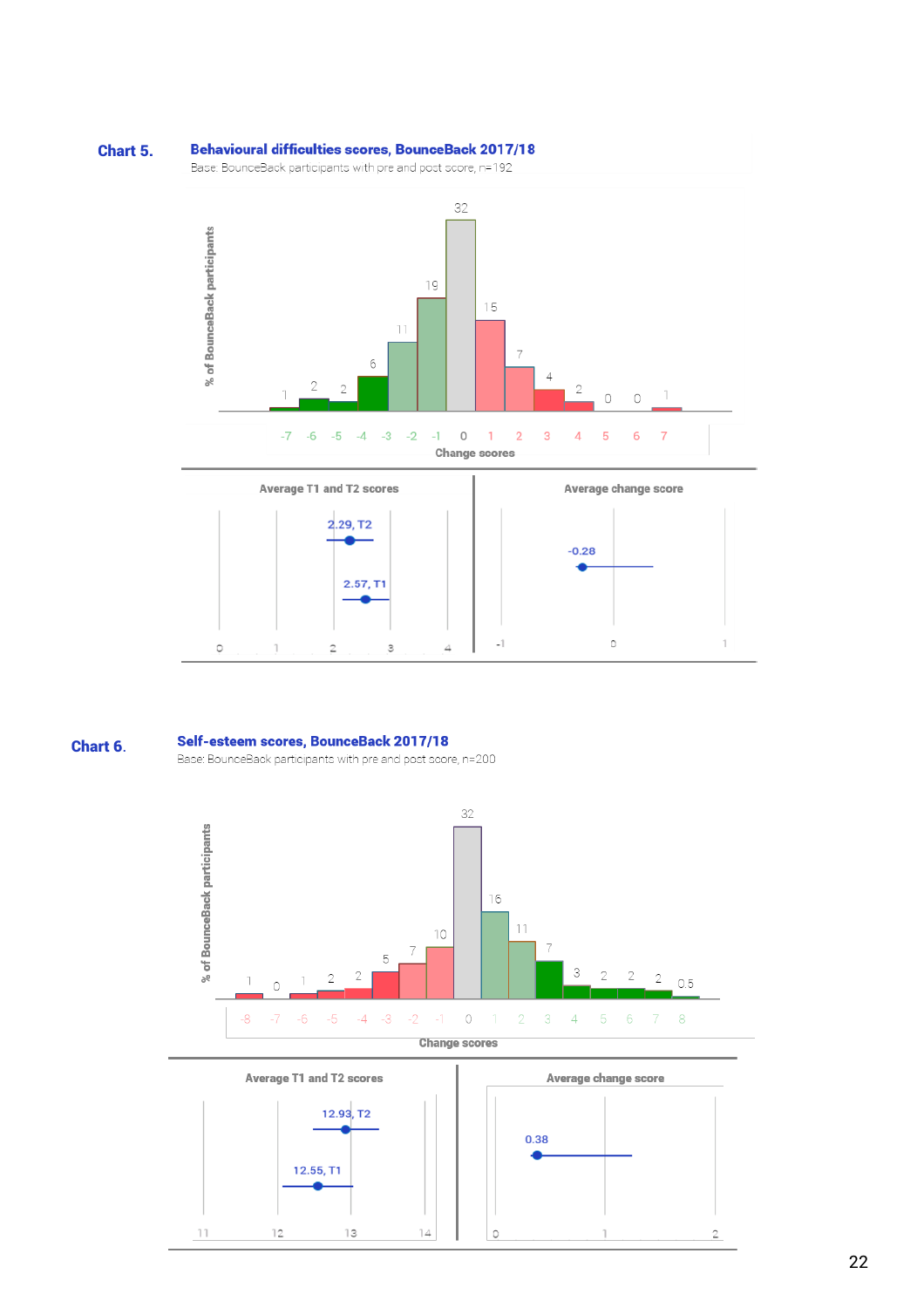#### **Problem solving scores, BounceBack 2017/18** Chart 7.

Base: BounceBack participants with pre and post score, n=193



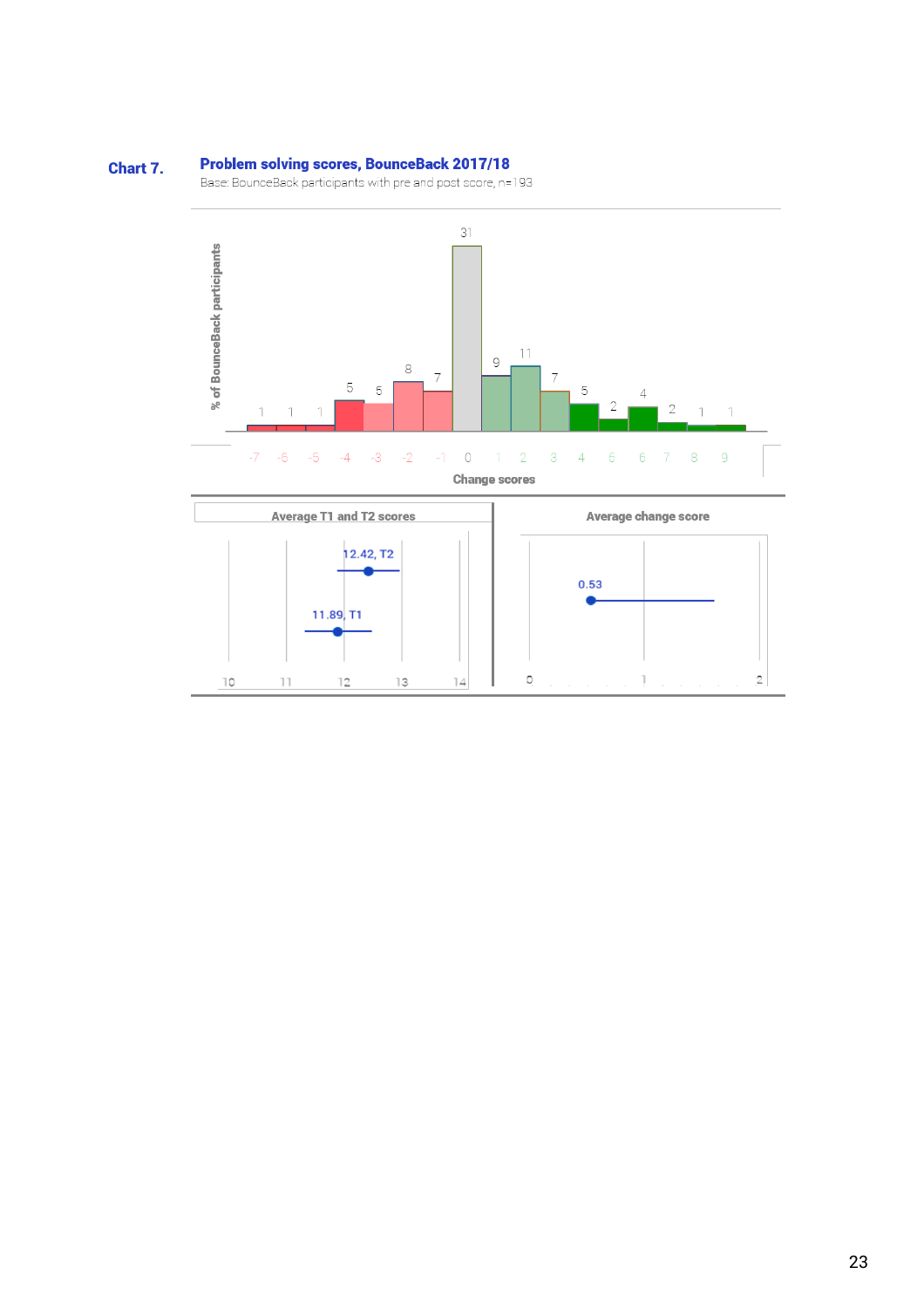|                                     |                                          |                |                                  |                |      | Academic year 2017/18 |       |                    |
|-------------------------------------|------------------------------------------|----------------|----------------------------------|----------------|------|-----------------------|-------|--------------------|
|                                     | <b>Emotional</b><br>difficulty           |                | <b>Behavioural</b><br>difficulty |                |      | Self-<br>esteem       |       | Problem<br>solving |
| Score range                         |                                          | $0 - 20$       |                                  | $0 - 12$       |      | $3 - 15$              |       | $3 - 15$           |
| Average (mean) scores               |                                          |                |                                  |                |      |                       |       |                    |
| T1 average (mean)                   |                                          | 5.83           |                                  | 2.57           |      | 12.55                 | 11.89 |                    |
| T2 average (mean)                   |                                          | 5.33           |                                  | 2.29           |      | 12.93                 |       | 12.42              |
| <b>Change score</b>                 |                                          |                |                                  |                |      |                       |       |                    |
| Average (mean)                      |                                          | $-0.51$        | $-0.28$                          |                | 0.38 |                       | 0.53  |                    |
| 95% confidence interval             |                                          | $-0.94, -0.08$ |                                  | $-0.54, -0.02$ |      | 0.03, 0.72            |       | 0.12, 0.94         |
| $t$ (df)                            |                                          | $-2.33(186)$   |                                  | $-2.13(191)$   |      | 2.12(199)             |       | 2.54(192)          |
| p-value, *=significant at $a = .05$ |                                          | $0.021*$       |                                  | $0.034*$       |      | $0.036*$              |       | $0.012*$           |
| Reliable change                     | N                                        | %              | N                                | %              | N    | $\%$                  | N     | %                  |
| Improvement                         | 41                                       | 21.9           | 19                               | 9.9            | 31   | 15.5                  | 27    | 14.0               |
| No change                           | 121                                      | 64.7           | 162                              | 84.4           | 148  | 74.0                  | 150   | 77.7               |
| Worse                               | 25                                       | 13.4           | 11                               | 5.7            | 21   | 10.5                  | 16    | 8.3                |
| <b>Bases</b>                        | 187                                      |                | 192                              |                | 200  |                       | 193   |                    |
| Sources                             | Matched pre and post intervention survey |                |                                  |                |      |                       |       |                    |

#### Table 3.1 Group outcomes of BounceBack participants, between start and end of intervention

#### Table 3.2 Emotional and behavioural difficulty scores at the start and end of intervention, by threshold

|                   |                                          |                                | Academic year 2017/18 |                                  |
|-------------------|------------------------------------------|--------------------------------|-----------------------|----------------------------------|
|                   |                                          | <b>Emotional</b><br>difficulty |                       | <b>Behavioural</b><br>difficulty |
|                   | N                                        | %                              | N                     | %                                |
| T1                |                                          |                                |                       |                                  |
| Low score         | 155                                      | 82.9                           | 176                   | 91.7                             |
| Slightly elevated | 19                                       | 10.2                           | 6                     | 3.1                              |
| High              | 13                                       | 7.0                            | 10                    | 5.2                              |
|                   |                                          |                                |                       |                                  |
| T <sub>2</sub>    |                                          |                                |                       |                                  |
| Low score         | 163                                      | 87.2                           | 180                   | 93.8                             |
| Slightly elevated | 12                                       | 6.4                            | 4                     | 2.1                              |
| High              | 12                                       | 6.4                            | 8                     | 4.2                              |
| Bases             | 187                                      |                                | 192                   |                                  |
| Sources           | Matched pre and post intervention survey |                                |                       |                                  |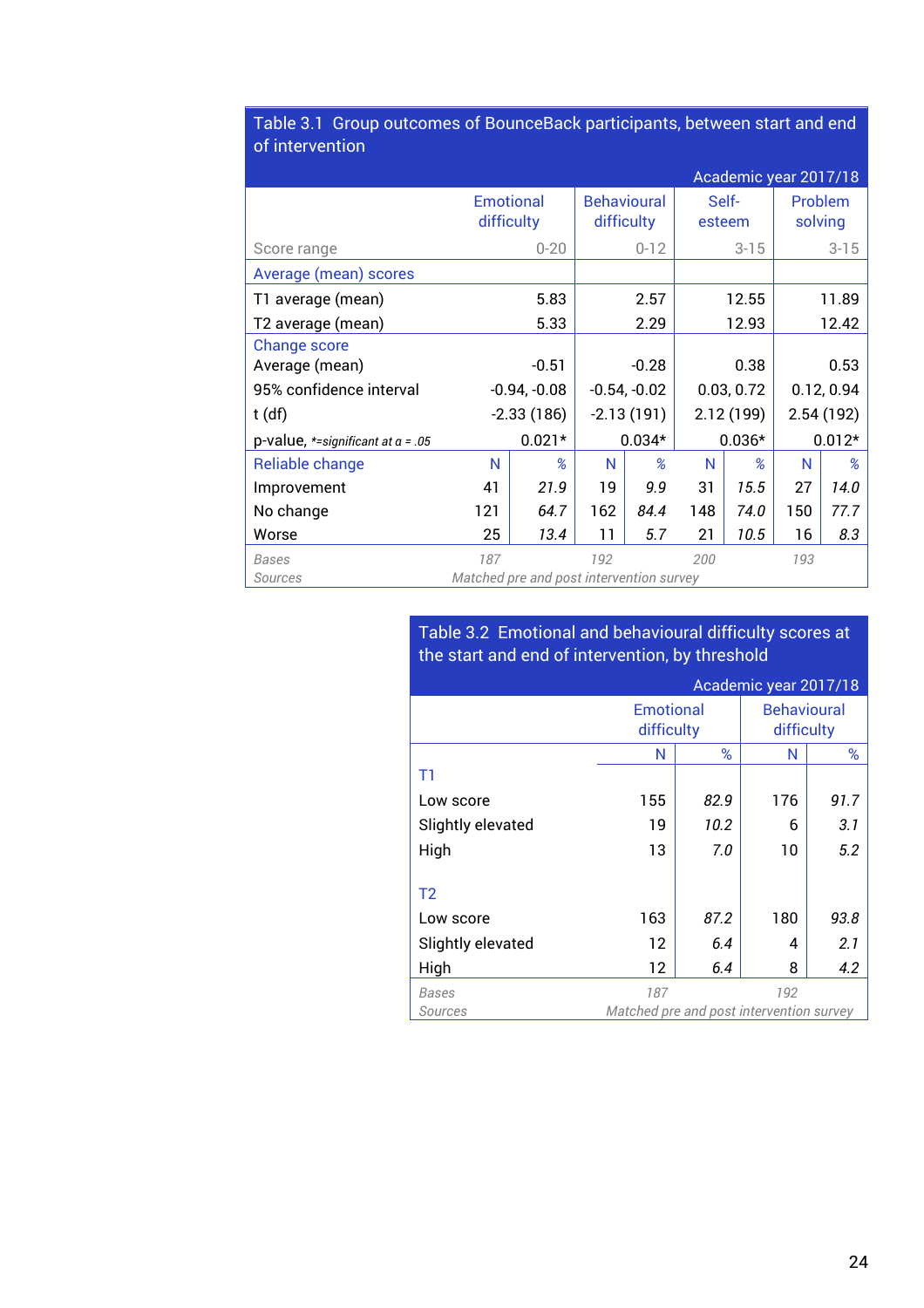Table 3.3 Emotional and behavioural difficulty change scores between the start and end of intervention, by gender and SEN provision

|                              | Academic year 2017/18                    |                    |  |
|------------------------------|------------------------------------------|--------------------|--|
|                              | Emotional                                | <b>Behavioural</b> |  |
|                              | difficulty                               | difficulty         |  |
|                              | change score                             | change score       |  |
| Gender                       |                                          |                    |  |
| Male average (mean)          | $-0.28$                                  | $-0.32$            |  |
| Female average (mean)        | $-0.80$                                  | $-0.23$            |  |
| $t$ (df)                     | 1.20(170.7)                              | $-0.38(190.0)$     |  |
| p-value, *= significant      | 0.233                                    | 0.705              |  |
|                              |                                          |                    |  |
| <b>SEN provision</b>         |                                          |                    |  |
| No provision average (mean)  | $-0.45$                                  | 0.23               |  |
| SEN provision average (mean) | $-0.68$                                  | 0.46               |  |
| $t$ (df)                     | 0.45(74.2)                               | 0.75(76.3)         |  |
| p-value, *= significant      | 0.653                                    | 0.455              |  |
| <b>Bases</b>                 |                                          |                    |  |
| Male                         | 105                                      | 108                |  |
| Female                       | 82                                       | 84                 |  |
| No SEN provision             | 143                                      | 146                |  |
| <b>SEN</b> provision         | 44                                       | 46                 |  |
| <b>EHCP</b>                  | $\Omega$                                 | 0                  |  |
| Sources                      | Matched pre and post intervention survey |                    |  |

## Table 3.4 Correlations between % attendance and start-end change scores

|                                                         |                                          |                                            |                       | Academic year 2017/18     |
|---------------------------------------------------------|------------------------------------------|--------------------------------------------|-----------------------|---------------------------|
|                                                         | <b>Emotional</b><br>difficulty<br>change | <b>Behavioural</b><br>difficulty<br>change | Self-esteem<br>change | Problem<br>solving change |
| <b>Correlation with %</b><br>attendance to intervention |                                          |                                            |                       |                           |
| Pearson's r (df)                                        | 0.11(177)                                | $-0.06(182)$                               | $-0.10(190)$          | $-0.07(183)$              |
| p-value, *=significant                                  | 0.151                                    | 0.407                                      | 0.175                 | 0.321                     |
| Direction of outcome as                                 | Improvement                              | Improvement                                | Improvement           | Improvement               |
| attendance increases                                    | size increases                           | size decreases                             | size decreases        | size decreases            |
| <b>Bases</b>                                            | 179                                      | 184                                        | 192                   | 183                       |
| Sources                                                 | Matched pre and post intervention survey |                                            |                       |                           |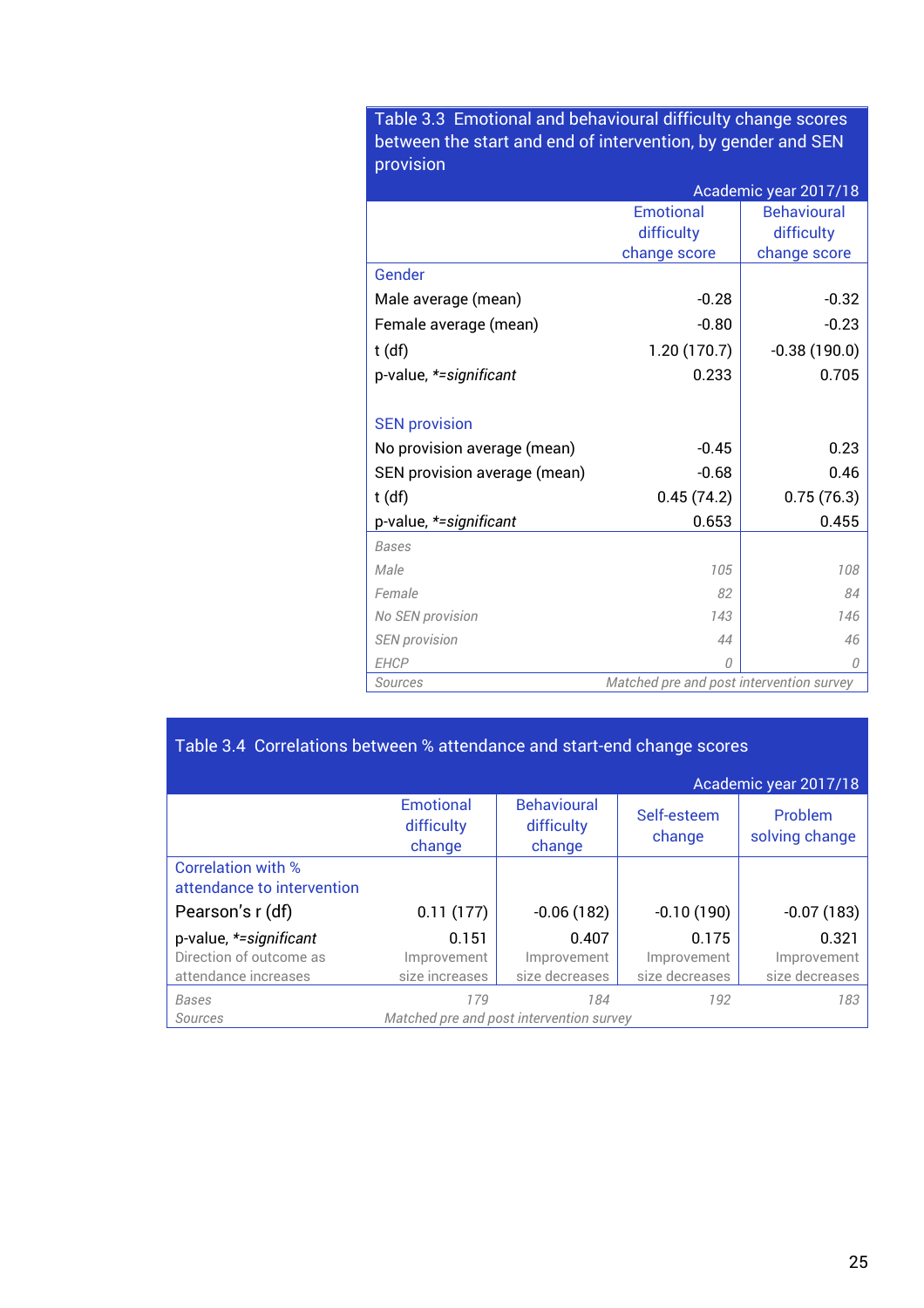# Conclusion

Overall, schools took a consistent approach in recommending pupils to BounceBack, which was led by pastoral staff with a good understanding of pupil needs. Pupils selected for BounceBack had greater levels of emotional and behavioural difficulty at baseline compared with the wider pupil population, suggesting appropriate selection. Demographics of BounceBack pupils were similar to the wider pupil population, although boys and pupils with Special Educational Need support were slightly overrepresented in the BounceBack cohort, whilst Asian pupils were under-represented. In order for recruitment to be successful, it was important that young people, parents and school staff received all available information about BounceBack, and had the opportunity to ask questions to allay any concerns or misunderstandings about the intervention.

The majority of pupils who were recruited to BounceBack, completed the intervention. For the minority of pupils who dropped out of the intervention, reasons such as competing demands on their time, finding it hard to talk about personal difficulties and feeling uncomfortable in mixed year groups were cited. The number of BounceBack sessions delivered varied widely by group although the majority of groups received the recommended 7 or more sessions.

Sessions worked well when Youth Practitioners prepared in advance, took an interest in pupils, and worked collaboratively with the school. Where these elements were not present, BounceBack experience for pupils and staff was not always positive. For example, sessions worked well where Practitioners took a personal and genuine interest in pupils, but could inadvertently reinforce pupils' concerns where names were not remembered. Implementation was successful when learning mentors were involved in BounceBack to manage behaviour, organise logistics, and build supportive

relationships with pupils. Where this did not occur, learning mentors could be left underutilised and unsure of their role. Furthermore, school staff valued communication from Youth Practitioners regarding individual pupil progress; in contrast, working in isolation did not allow the school to build on intervention progress.

There were inconsistencies in the extent of Youth Practitioner use of the BounceBack journal during sessions. Where used, it was not always valued by staff and pupils. Pupils and learning mentors felt that some exercises in the journal were hard to understand and completing them in session could feel too much like academic work. Furthermore, pupils found the journal's cartoon imagery unappealing, expressing a preference for real images of people.

Overall, intervention experience was positive for pupils. Activities involving sharing and listening in a small group setting were highly valued. In particular, encouraging pupils to say positive things about one another enabled self-reflection and expression. However, the content of the sessions was sometimes felt to be more generic than specific. Suggestions were made to include issues relevant to everyday pupil problems, such as bullying/peer disagreements. Celebratory sessions at the end of BounceBack were valued, although interviews identified the need to ensure pupils were emotionally held after BounceBack had ended.

Our analyses revealed improvements in emotional and behavioural difficulty, self-esteem, and problem solving scores between the start and end of the intervention. These improvements did not differ by gender, Special Educational Need status, or intervention attendance. The findings from the qualitative interviews supported these findings. Generally it was felt that pupils built on existing empathy skills, improved self-confidence, gained a vocabulary for wellbeing, a sense of belonging and the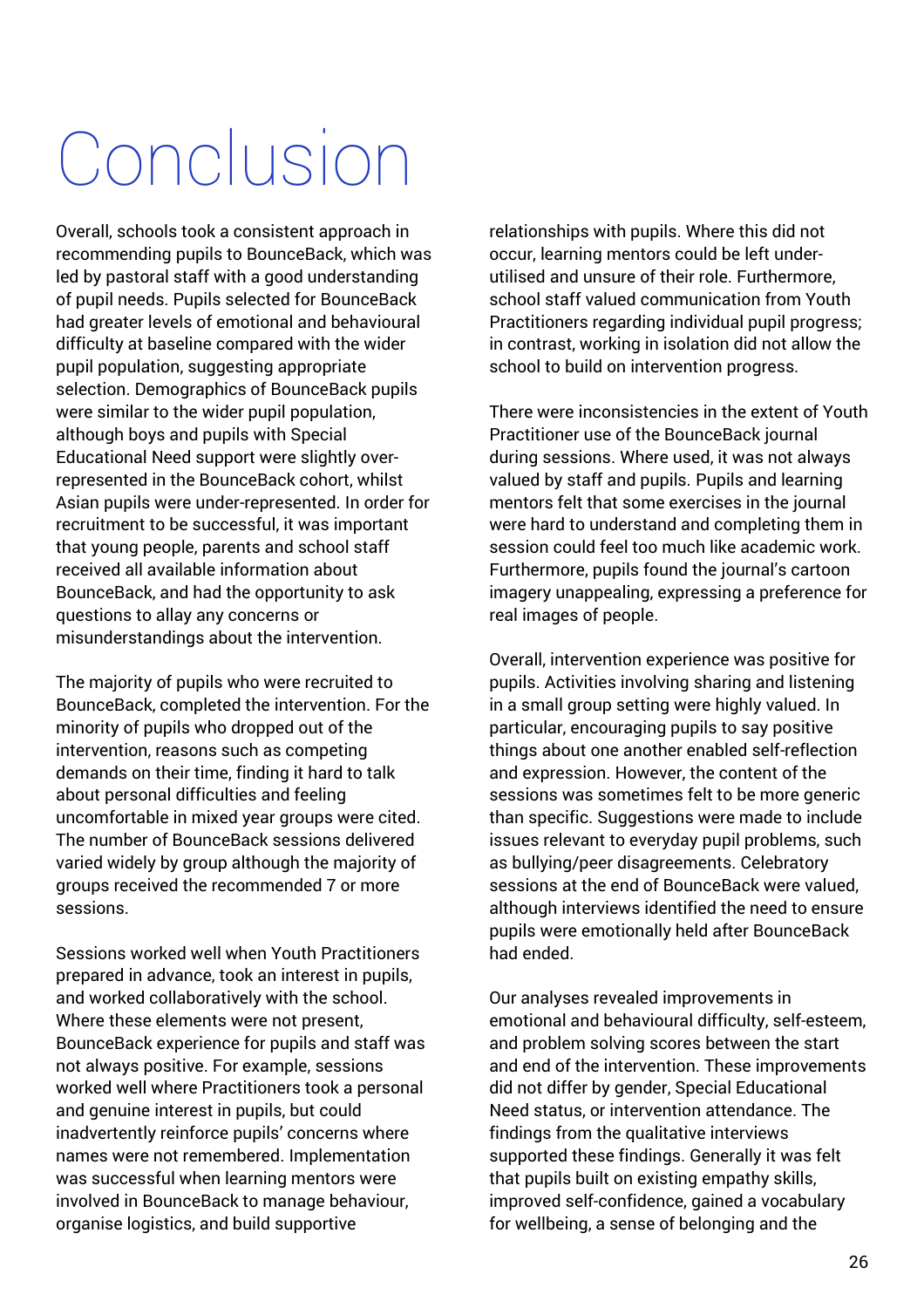opportunity to reflect on theirs and others behaviours. It was acknowledged, however, that pupils who did not engage fully during the intervention were unlikely to have benefitted in the same way as those who did. Furthermore, there are a range of protective factors which could provide an alternative account for the observed positive outcomes, such as other support provision in school or community, and level of peer/family support.

#### Considerations for service development

The HeadStart Newham service may wish to review the aspects of intervention delivery where inconsistent approaches were present, namely by:

- **1. Supporting collaborative working between Youth Practitioners and learning mentors:** 
	- Youth Practitioners to arrange meetings with learning mentors before the start of intervention, to plan logistics of running BounceBack in school, and agree roles and responsibilities.
	- Learning mentors to be given opportunities to share knowledge of working with pupils selected for BounceBack with Youth Practitioners
	- Youth Practitioners to share session plans with learning mentors ahead of intervention sessions.

#### **2. Promote proactive communication with school about pupil progress:**

- Sharing intervention content and pupil progress with relevant contact(s) within the school via weekly e-mails or through learning mentor feedback.
- Ensuring learning mentors and/or school staff receive completed journals for each pupil to evidence learning.
- **3. Using session resources:**
	- Providing refresher training on delivering BounceBack and using resources with pupils e.g. BounceBack journal.
	- Introducing a quality assurance mechanism to provide feedback to Practitioners about delivery practice.
	- Consider including specific problems faced by pupils in session plans e.g. bullying / peer disagreements.

#### **4. Managing intervention endings:**

- Ensure this is a positive, celebratory event and that each pupil receives a certificate for taking part.
- Where possible, invite senior school leads to celebration events to ensure pupils are recognised by the school for taking part.
- Youth Practitioners to plan next steps for pupils and consider onwards referrals to other HeadStart Activities, or support in school/community where a need is identified.
- Youth Practitioners to encourage learning mentors to continue resilience boosting with pupils in school after the intervention has ended.
- Consider with learning mentors how to continue to nurture and facilitate a space where pupils retain a sense of belonging to a group.

#### **5. Continuing to ensure the right pupils are selected for the intervention:**

 Whole school training to be provided to new staff in schools, as with annual staff turnover the approach to early mental health support can become watered down or lost.

*Further research.* The service is currently conducting a randomised control trial of BounceBack Newham to assess its impact for pupils. The results will be available in 2020